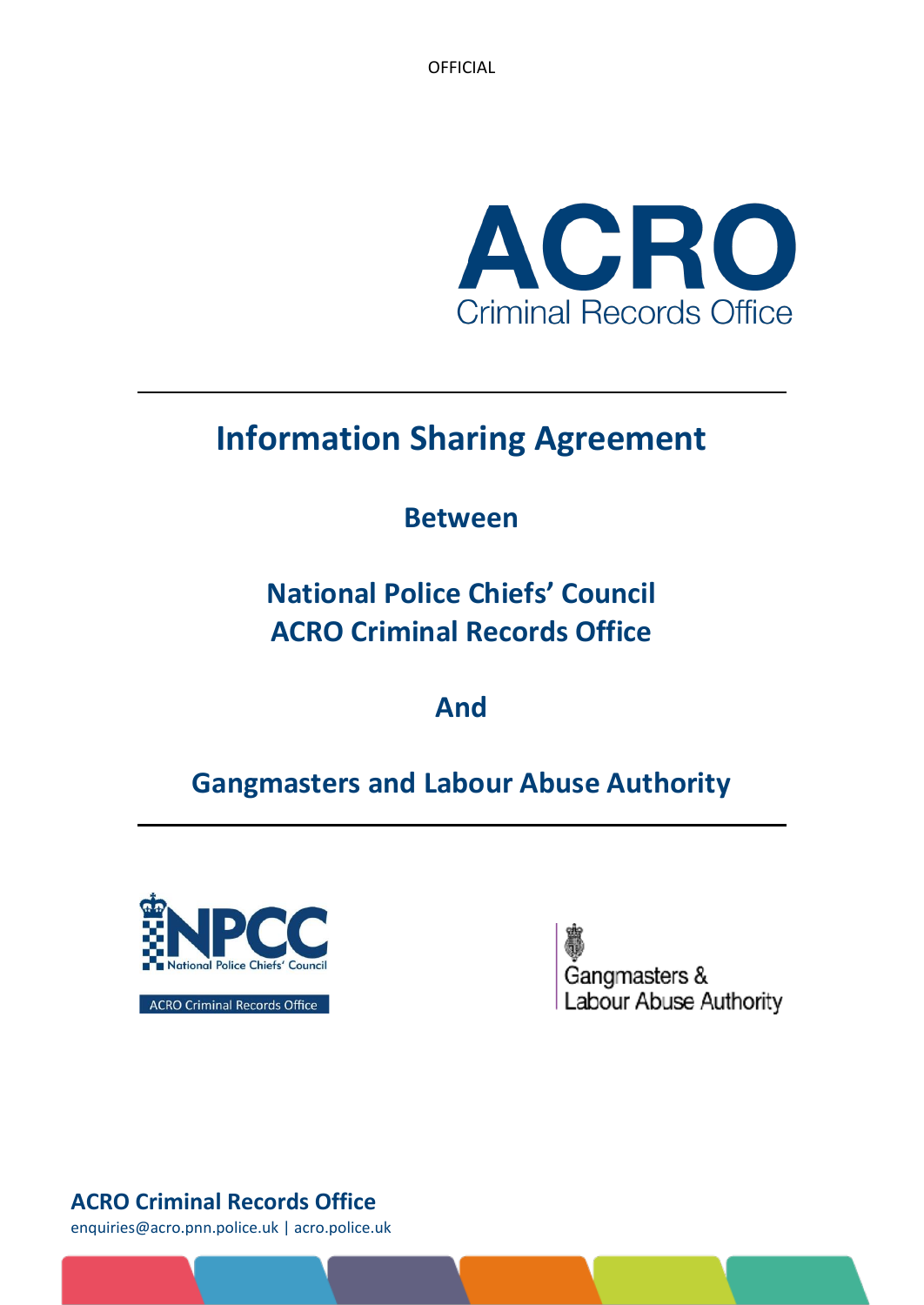# <span id="page-1-0"></span>**Summary Sheet**

| <b>Freedom of Information Act Publication Scheme</b> |                                                                                                                                                                                                                                                                                                                                                                                                                                                                                                                                                                                                                                                                                                                                                                                                                                               |  |  |  |
|------------------------------------------------------|-----------------------------------------------------------------------------------------------------------------------------------------------------------------------------------------------------------------------------------------------------------------------------------------------------------------------------------------------------------------------------------------------------------------------------------------------------------------------------------------------------------------------------------------------------------------------------------------------------------------------------------------------------------------------------------------------------------------------------------------------------------------------------------------------------------------------------------------------|--|--|--|
| <b>Security Classification (GSC)</b>                 | <b>OFFICIAL</b>                                                                                                                                                                                                                                                                                                                                                                                                                                                                                                                                                                                                                                                                                                                                                                                                                               |  |  |  |
| <b>Publication Scheme Y/N</b>                        | Yes                                                                                                                                                                                                                                                                                                                                                                                                                                                                                                                                                                                                                                                                                                                                                                                                                                           |  |  |  |
| <b>Title</b>                                         | A purpose specific Information Sharing Agreement<br>between ACRO Criminal Records Office (ACRO), acting<br>on behalf of UK police forces that are subject to the<br>ACRO collaboration agreement, and the Gangmasters<br>and Labour Abuse Authority (GLAA).                                                                                                                                                                                                                                                                                                                                                                                                                                                                                                                                                                                   |  |  |  |
| <b>Version</b>                                       | 1.0                                                                                                                                                                                                                                                                                                                                                                                                                                                                                                                                                                                                                                                                                                                                                                                                                                           |  |  |  |
| <b>Summary</b>                                       | This Information Sharing Agreement (hereafter referred<br>to as the Agreement) formalises the arrangements for<br>the ACRO Criminal Records Office (ACRO), acting on<br>behalf of UK police forces that are subject to the ACRO<br>collaboration agreement, to record details of individuals<br>investigated by GLAA under the Employment Agencies<br>Act 1973, National<br>Minimum Wage Act 1998,<br>Gangmasters (Licensing) Act 2004, Modern Slavery Act<br>2015, Immigration Act 2016, and other recordable<br>offences where the Crown Prosecution Service (CPS) act<br>as the Prosecuting Agent on to the PNC for the purposes<br>of investigations into offences committed in connection<br>with labour exploitation.<br>In addition, this Agreement allows for requests to be<br>made for criminal convictions held outside of the UK. |  |  |  |
| Author                                               | SDO, ACRO Development                                                                                                                                                                                                                                                                                                                                                                                                                                                                                                                                                                                                                                                                                                                                                                                                                         |  |  |  |
| <b>Renewal date</b>                                  | 11/05/2021                                                                                                                                                                                                                                                                                                                                                                                                                                                                                                                                                                                                                                                                                                                                                                                                                                    |  |  |  |
| <b>Date Issued</b>                                   | 11/11/2021                                                                                                                                                                                                                                                                                                                                                                                                                                                                                                                                                                                                                                                                                                                                                                                                                                    |  |  |  |
| <b>ISA Reference</b>                                 | ACRO/110                                                                                                                                                                                                                                                                                                                                                                                                                                                                                                                                                                                                                                                                                                                                                                                                                                      |  |  |  |
| <b>Location of Agreement</b>                         | <b>ACRO ISA Library</b>                                                                                                                                                                                                                                                                                                                                                                                                                                                                                                                                                                                                                                                                                                                                                                                                                       |  |  |  |
| <b>ACRO DPIA Reference</b>                           | <b>DPIA 110</b>                                                                                                                                                                                                                                                                                                                                                                                                                                                                                                                                                                                                                                                                                                                                                                                                                               |  |  |  |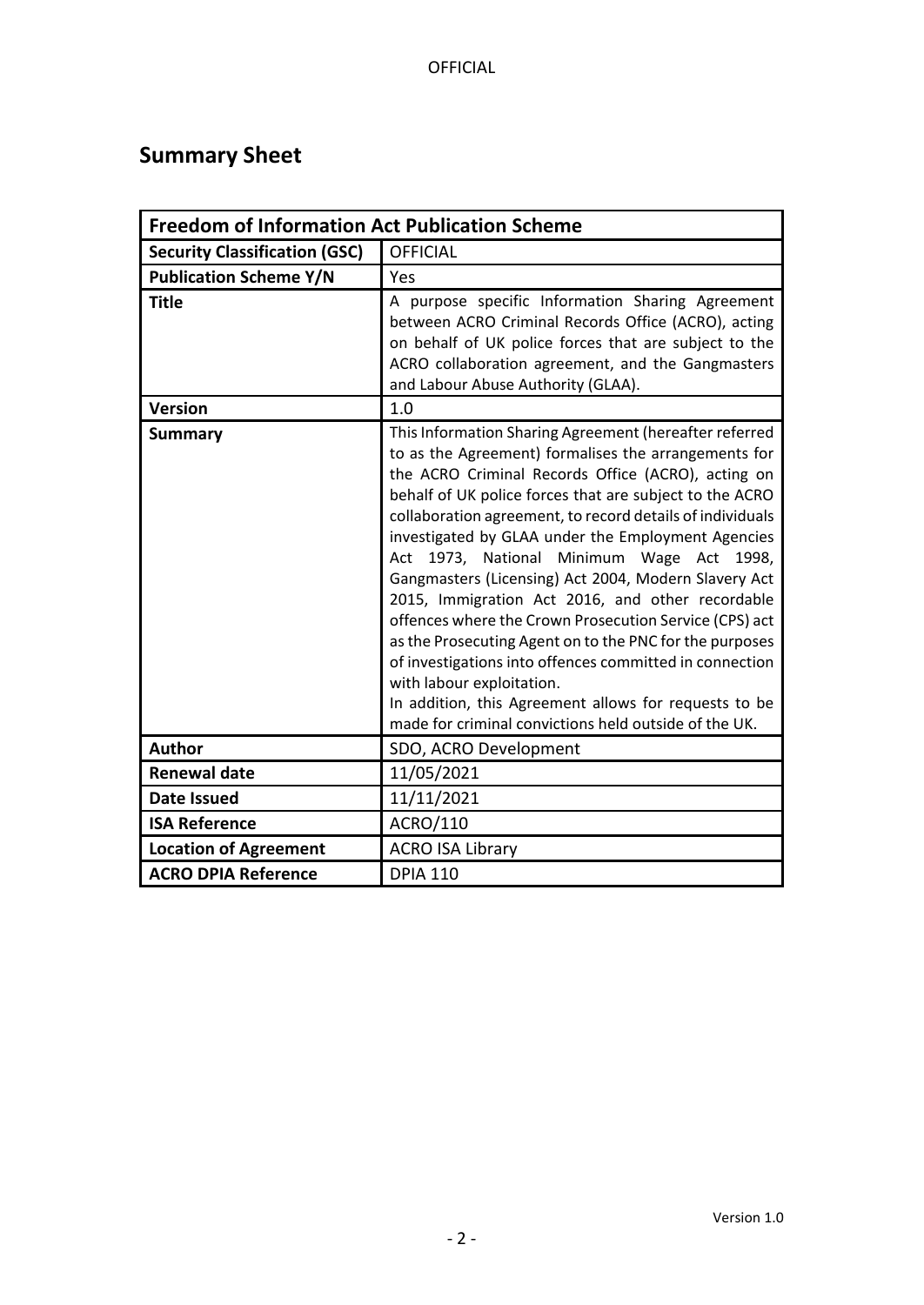# Contents

| 1. |         |                                                                                                                                                                                                                                                                                                                                                                              |  |  |  |
|----|---------|------------------------------------------------------------------------------------------------------------------------------------------------------------------------------------------------------------------------------------------------------------------------------------------------------------------------------------------------------------------------------|--|--|--|
| 2. |         |                                                                                                                                                                                                                                                                                                                                                                              |  |  |  |
|    | 2.1.    |                                                                                                                                                                                                                                                                                                                                                                              |  |  |  |
| 3. |         |                                                                                                                                                                                                                                                                                                                                                                              |  |  |  |
|    | 3.1.    |                                                                                                                                                                                                                                                                                                                                                                              |  |  |  |
|    | 3.2.    |                                                                                                                                                                                                                                                                                                                                                                              |  |  |  |
| 4. |         |                                                                                                                                                                                                                                                                                                                                                                              |  |  |  |
|    | 4.1.    |                                                                                                                                                                                                                                                                                                                                                                              |  |  |  |
|    | 4.2.    |                                                                                                                                                                                                                                                                                                                                                                              |  |  |  |
|    | 4.3.    |                                                                                                                                                                                                                                                                                                                                                                              |  |  |  |
|    | 4.4.    |                                                                                                                                                                                                                                                                                                                                                                              |  |  |  |
|    | 4.5.    |                                                                                                                                                                                                                                                                                                                                                                              |  |  |  |
| 5. |         |                                                                                                                                                                                                                                                                                                                                                                              |  |  |  |
|    | 5.1.    |                                                                                                                                                                                                                                                                                                                                                                              |  |  |  |
|    | 5.4     |                                                                                                                                                                                                                                                                                                                                                                              |  |  |  |
| 6. |         |                                                                                                                                                                                                                                                                                                                                                                              |  |  |  |
|    | 6.1.    |                                                                                                                                                                                                                                                                                                                                                                              |  |  |  |
| 7. |         |                                                                                                                                                                                                                                                                                                                                                                              |  |  |  |
|    | 7.1.    |                                                                                                                                                                                                                                                                                                                                                                              |  |  |  |
|    | 7.1.10. | Exchange of Criminal Records within the EU - 1959 Convention on Mutual Assistance in<br>Criminal Matters supplemented by the EU-UK Trade and Cooperation AgreementIf the subject is an<br>EU national, then ACRO shall deal with the request under 1959 Convention on Mutual Assistance in<br>Criminal Matters supplemented by the EU-UK Trade and Cooperation Agreement  18 |  |  |  |
|    | 7.2.    |                                                                                                                                                                                                                                                                                                                                                                              |  |  |  |
|    | 7.3.    |                                                                                                                                                                                                                                                                                                                                                                              |  |  |  |
| 8. |         |                                                                                                                                                                                                                                                                                                                                                                              |  |  |  |
|    | 8.1.    |                                                                                                                                                                                                                                                                                                                                                                              |  |  |  |
|    | 8.2.    |                                                                                                                                                                                                                                                                                                                                                                              |  |  |  |
|    | 8.3.    |                                                                                                                                                                                                                                                                                                                                                                              |  |  |  |
|    | 8.4.    |                                                                                                                                                                                                                                                                                                                                                                              |  |  |  |
|    | 8.5.    |                                                                                                                                                                                                                                                                                                                                                                              |  |  |  |
| 9. |         |                                                                                                                                                                                                                                                                                                                                                                              |  |  |  |
|    | 9.1.    |                                                                                                                                                                                                                                                                                                                                                                              |  |  |  |
|    | 9.2.    |                                                                                                                                                                                                                                                                                                                                                                              |  |  |  |
|    | 9.3.    |                                                                                                                                                                                                                                                                                                                                                                              |  |  |  |
|    | 9.4.    |                                                                                                                                                                                                                                                                                                                                                                              |  |  |  |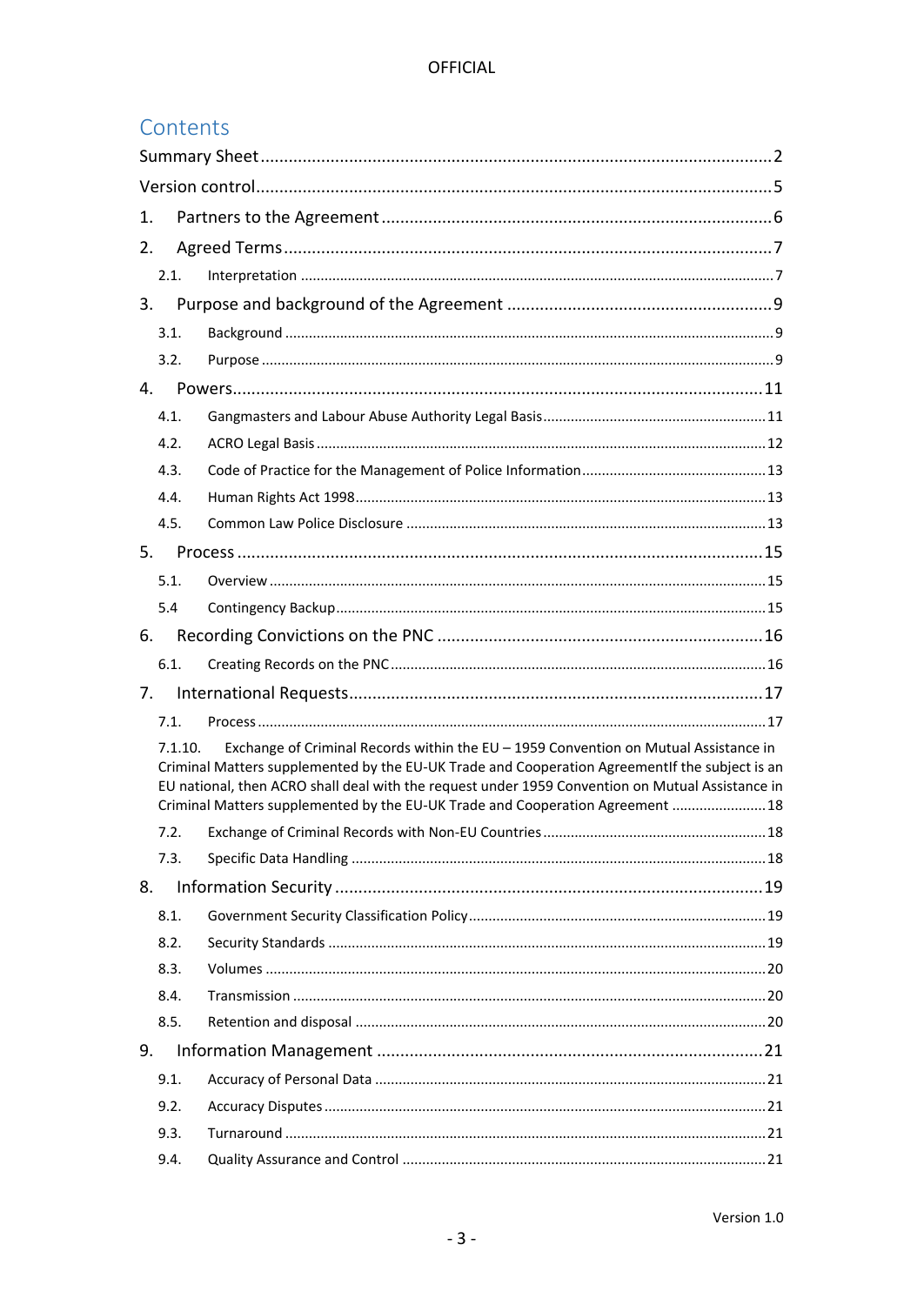#### **OFFICIAL**

| 10.                                                             |  |  |  |
|-----------------------------------------------------------------|--|--|--|
| 10.1.                                                           |  |  |  |
| 10.2.                                                           |  |  |  |
| 11.                                                             |  |  |  |
| 11.1.                                                           |  |  |  |
| 11.2.                                                           |  |  |  |
| 11.3.                                                           |  |  |  |
| Reuse of Personal Data Disclosed under this Agreement 24<br>12. |  |  |  |
| 13.                                                             |  |  |  |
| 13.1.                                                           |  |  |  |
| 13.2.                                                           |  |  |  |
| 14.                                                             |  |  |  |
| 14.1.                                                           |  |  |  |
| 14.2.                                                           |  |  |  |
| 15.                                                             |  |  |  |
|                                                                 |  |  |  |
| 16.                                                             |  |  |  |
| 16.1.                                                           |  |  |  |
| 16.2.                                                           |  |  |  |
| 16.3.                                                           |  |  |  |
| 17.                                                             |  |  |  |
| 18.                                                             |  |  |  |
| 19.                                                             |  |  |  |
| 20.                                                             |  |  |  |
| 21.                                                             |  |  |  |
| 22.                                                             |  |  |  |
| 23.                                                             |  |  |  |
| 24.                                                             |  |  |  |
| 25.                                                             |  |  |  |
| 25.1.                                                           |  |  |  |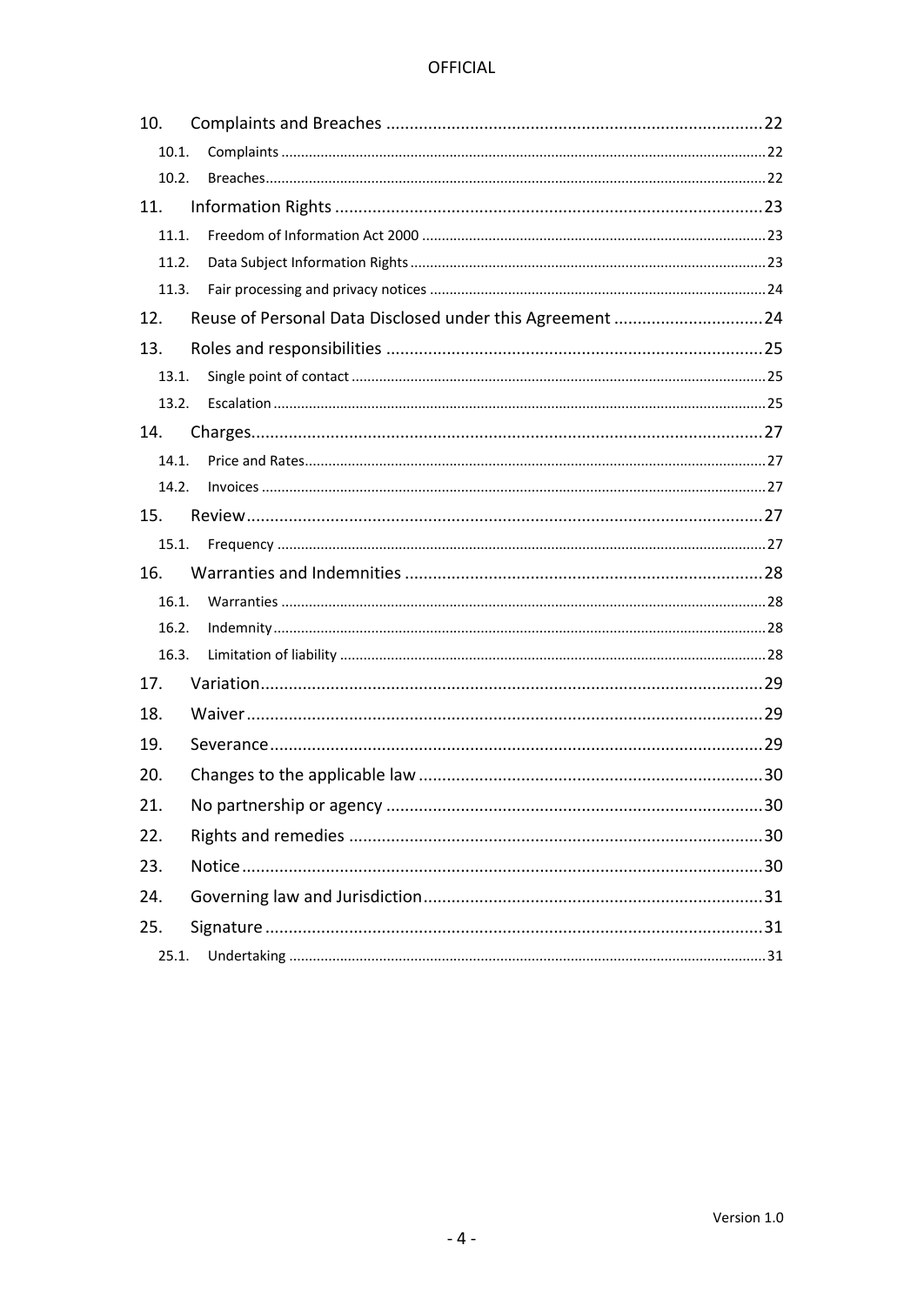# <span id="page-4-0"></span>**Version control**

| <b>Version No.</b> | Date       | <b>Amendments Made</b>               | Authorisation |
|--------------------|------------|--------------------------------------|---------------|
| 0.1                | 11/05/2020 | draft<br><b>ACRO</b><br>First<br>for | HH, ACRO      |
|                    |            | Information<br>Management            |               |
|                    |            | Review                               |               |
| 0.2                | 14/10/2020 | draft following IM<br>Second         | JD, ACRO      |
|                    |            | comments and move to new             |               |
|                    |            | template                             |               |
| 0.3                | 08/01/2021 | EU Exit Exchange<br>wording          | JM, ACRO      |
|                    |            | update                               |               |
| 0.4                | 22/01/2021 | Formatting and<br>Template           | JM, ACRO      |
|                    |            | <b>Wording Amendment</b>             |               |
| 0.5                | 06/07/2021 | Information<br>Management            | KP, ACRO      |
|                    |            | Review                               |               |
| 0.6                | 06/07/2021 | Amendments<br>following<br>IM        | JD, ACRO      |
|                    |            | review                               |               |
| 0.7                | 17/08/2021 | Addition of CPS as prosecuting       | JD, ACRO      |
|                    |            | agent                                |               |
| 1.0                | 12/11/2021 | Finalised                            | KP, LW, ACRO  |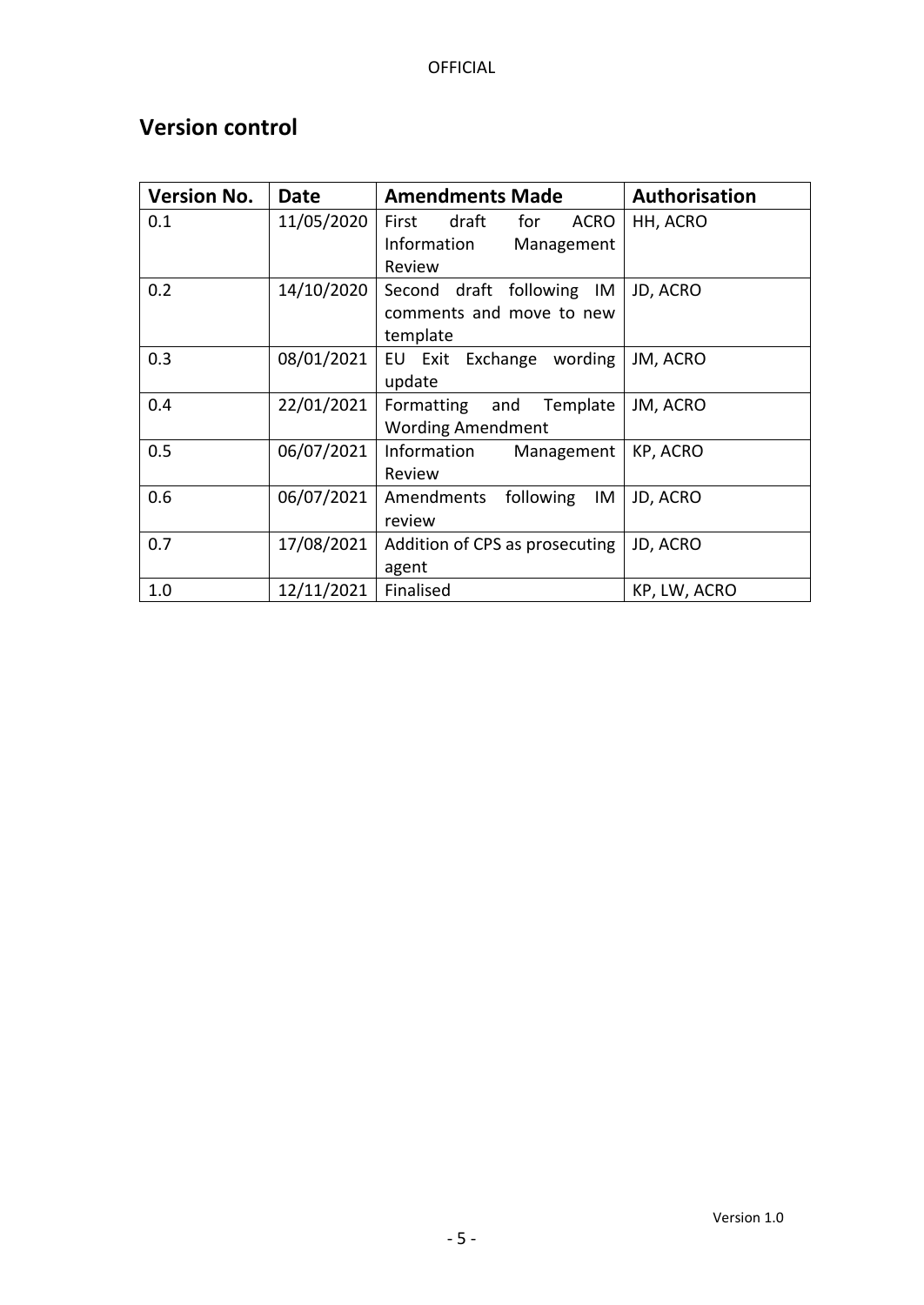### <span id="page-5-0"></span>**1. Partners to the Agreement**

#### **1.1.** ACRO Criminal Records Office

PO Box 481 Fareham PO14 9FS

# **1.2.** Gangmasters and Labour Abuse Authority

PO Box 10272 Nottingham NG2 9PB *ICO Registration Number (add number if applicable)*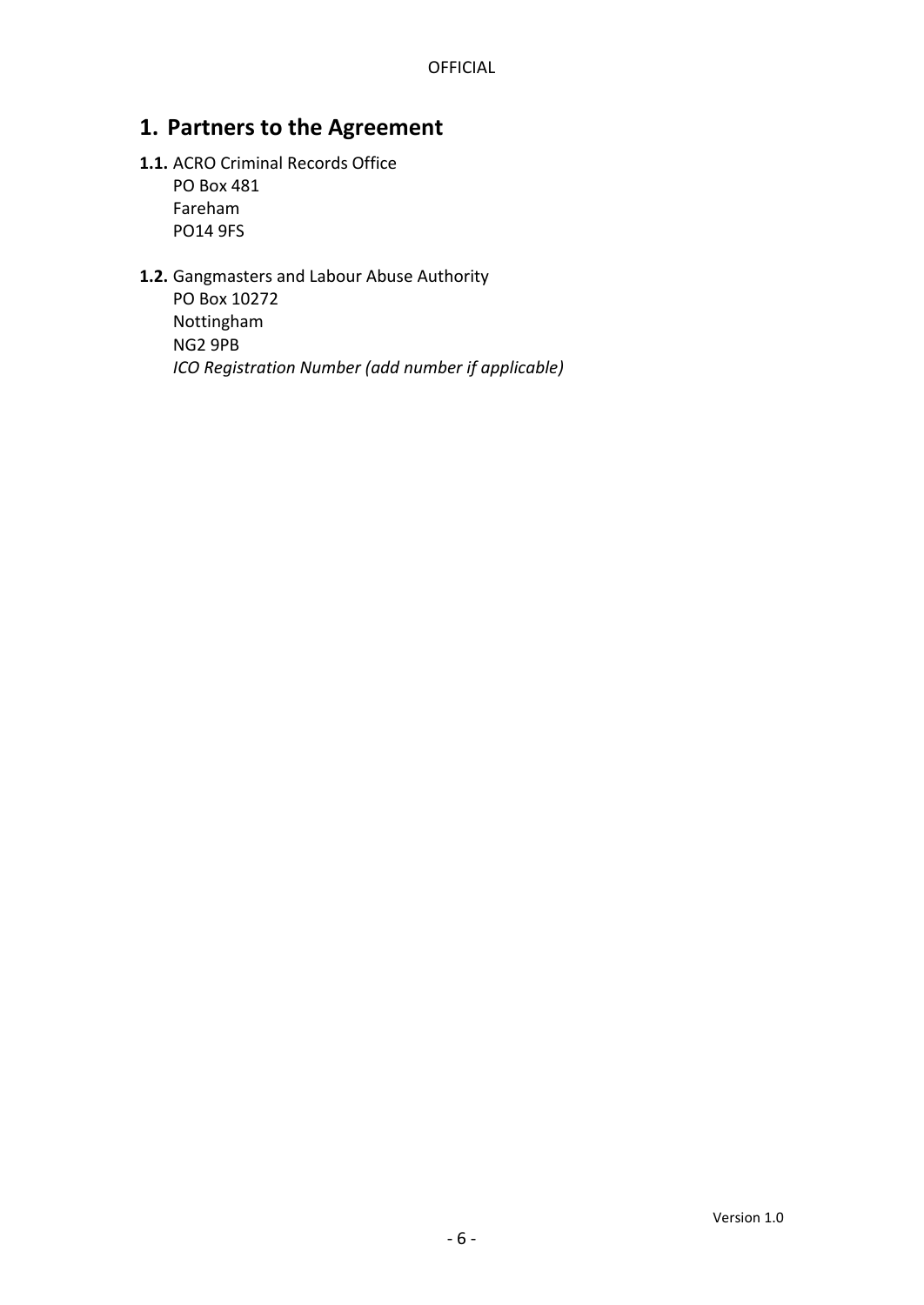## <span id="page-6-0"></span>**2. Agreed Terms**

#### <span id="page-6-1"></span>**2.1. Interpretation**

The following definitions and rules of interpretation apply in this Agreement.

2.1.1.Definitions:

**ACRO:** ACRO Criminal Records Office

**Agreed Purpose**: has the meaning given to it in clause 3.2 of this Agreement.

**Business Day**: a day other than a Saturday, Sunday or public holiday in England when banks in London are open for business.

**Criminal Offence Data** is personal data relating to criminal convictions and offences or related security measures and includes personal data relating to the alleged commission of offences by the data subject, or proceedings for an offence committed or alleged to have been committed by the data subject or the disposal of such proceedings, including sentencing. (DPA 2018 S11 (2)).

**CPS:** Crown Prosecution Service

**Data Protection Legislation**: the General Data Protection Regulation as enacted into English law (UK **GDPR**) as revised and superseded from time to time; the Data Protection Act 2018; and any other laws and regulations relating to the processing of personal data and privacy which apply to a party and, if applicable, the guidance and codes of practice issued by the relevant data protection or supervisory authority.

**GLAA:** Gangmasters and Labour Abuse Authority.

**NPA:** Non Police Agency

**NPCC:** National Police Chiefs' Council

**NPPA:** Non Police Prosecuting Agency

**Personal Data** means any information relating to an identified or identifiable natural person ('data subject'); an identifiable natural person is one who can be identified, directly or indirectly, in particular by reference to an identifier such as a name, an identification number, location data, an online identifier or to one or more factors specific to the physical, physiological, genetic, mental, economic, cultural or social identity of that natural person (UK GDPR 2018 Article 4).

**Personal Data Breach**: a breach of security leading to the accidental or unlawful destruction, loss, alteration, unauthorised disclosure of, or access to the Shared Personal Data.

**Special categories of personal data** is data revealing racial or ethnic origin, political opinions, religious or philosophical beliefs, or trade union membership, and the processing of genetic data, biometric data for the purpose of uniquely identifying a natural person, data concerning health or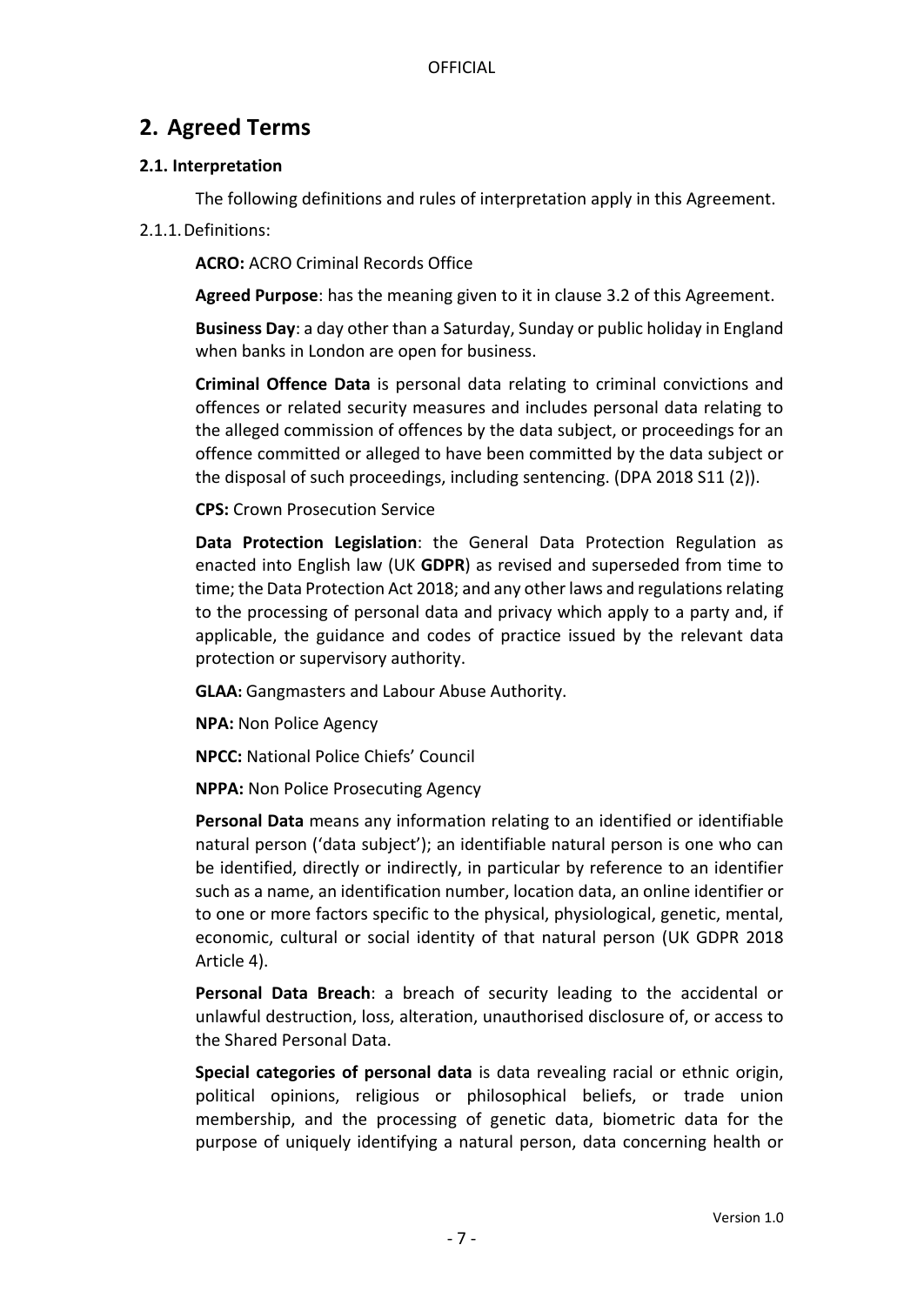data concerning a natural person's sex life or sexual orientation shall be prohibited (UK GDPR 2018 Article 9)

**Shared Personal Data**: the personal data to be shared between the parties under clause 5.1.2 and 5.2.2 of this Agreement.

**Subject Information Rights**: means the exercise by a data subject of his or her rights under Articles 13-22 of the UK GDPR.

**Supervisory Authority:** the Information Commissioner or country equivalent.

- 2.1.2.**Controller**, **Processor**, **Data Subject** and **Personal Data**, **Special Categories of Personal Data**, **Processing** and "appropriate technical and organisational measures" shall have the meanings given to them in the Data Protection Legislation.
- 2.1.3.Clause and paragraph headings shall not affect the interpretation of this Agreement.
- 2.1.4.Unless the context otherwise requires, words in the singular shall include the plural and in the plural shall include the singular.
- 2.1.5.A reference to a statue or statutory provision shall include all subordinate legislation made from time to time under that statute or statutory provision.
- 2.1.6.Any words following the terms **including**, **include**, **in particular** or **for example** or any similar phrase shall be construed as illustrative and shall not limit the generality of the related general words.
- 2.1.7.A reference to **writing** or **written** includes email.
- 2.1.8.Unless the context otherwise requires the reference to one gender shall include a reference to the other genders.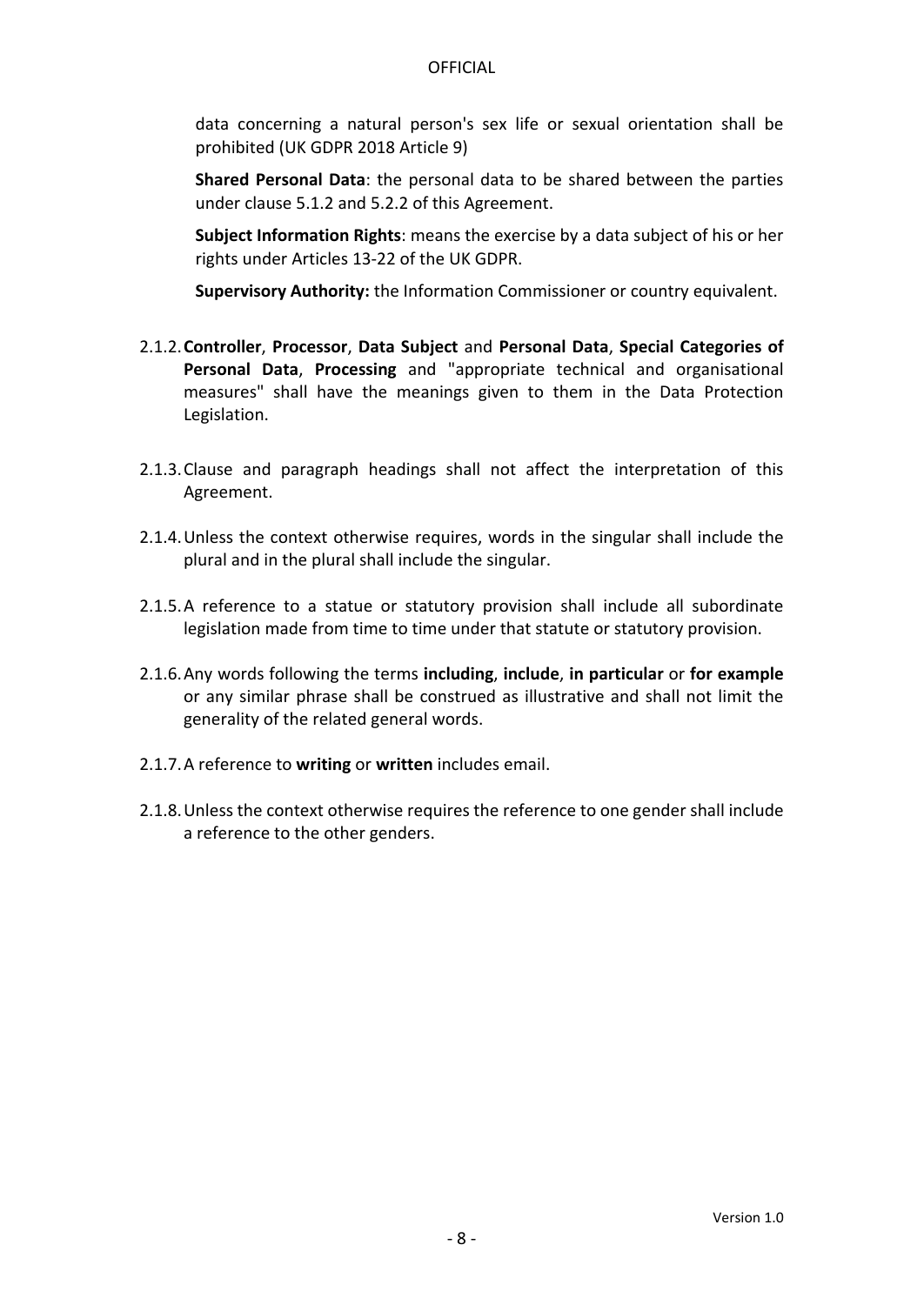# <span id="page-8-0"></span>**3. Purpose and background of the Agreement**

#### <span id="page-8-1"></span>**3.1. Background**

- 3.1.1.ACRO is a national police unit under the NPCC working for safer communities. ACRO is the national police unit responsible for exchanging criminal conviction information between the UK and other countries. ACRO provides access to information held on the PNC to support the criminal justice work of some nonpolice prosecuting agencies; and assist safeguarding processes conducted by relevant agencies.
- 3.1.2.The Gangmasters and Labour Abuse Authority (GLAA) are a non-departmental public body working in partnership to protect vulnerable and exploited workers. GLAA collect intelligence from inspections, the public, industry and other government departments to investigate reports of worker exploitation and illegal activity such as human trafficking, forced labour and illegal labour provision.
- 3.1.3.GLAA also operate a licensing scheme, which regulates businesses who provide workers to the fresh produce supply chain and horticulture industry, to make sure they meet the employment standards required by law.

#### <span id="page-8-2"></span>**3.2. Purpose**

- 3.2.1.This Agreement sets out the framework for the sharing of Personal Data when one Controller discloses Personal Data to another Controller. It defines the principles and procedures that the parties shall adhere to and the responsibilities the parties owe to each other.
- 3.2.2.The purpose of this Agreement is to formalise the arrangements for the ACRO Criminal Records Office (ACRO), acting on behalf of the National Police Chiefs' Council (NPCC), to record details of individuals investigated by GLAA under the Employment Agencies Act 1973, National Minimum Wage Act 1998, Gangmasters (Licensing) Act 2004, Modern Slavery Act 2015, Immigration Act 2016, and other recordable offences where the Crown Prosecution Service (CPS) act as the Prosecuting Agent on to the PNC for the purposes of investigations into offences committed in connection with labour exploitation.
- 3.2.3.Under this Agreement, GLAA can request criminal conviction information held outside of the UK via ACRO when there is a lawful basis to do so.
- 3.2.4.The aim of the data sharing initiative is to ensure offences prosecuted by GLAA are recorded on the PNC; and that appropriate risk assessments can be made for overseas applicants of GLAA licensing.
- 3.2.5. This Agreement will be used to assist in ensuring that:
	- a) Personal Data is shared in a secure, confidential manner with designated points of contact;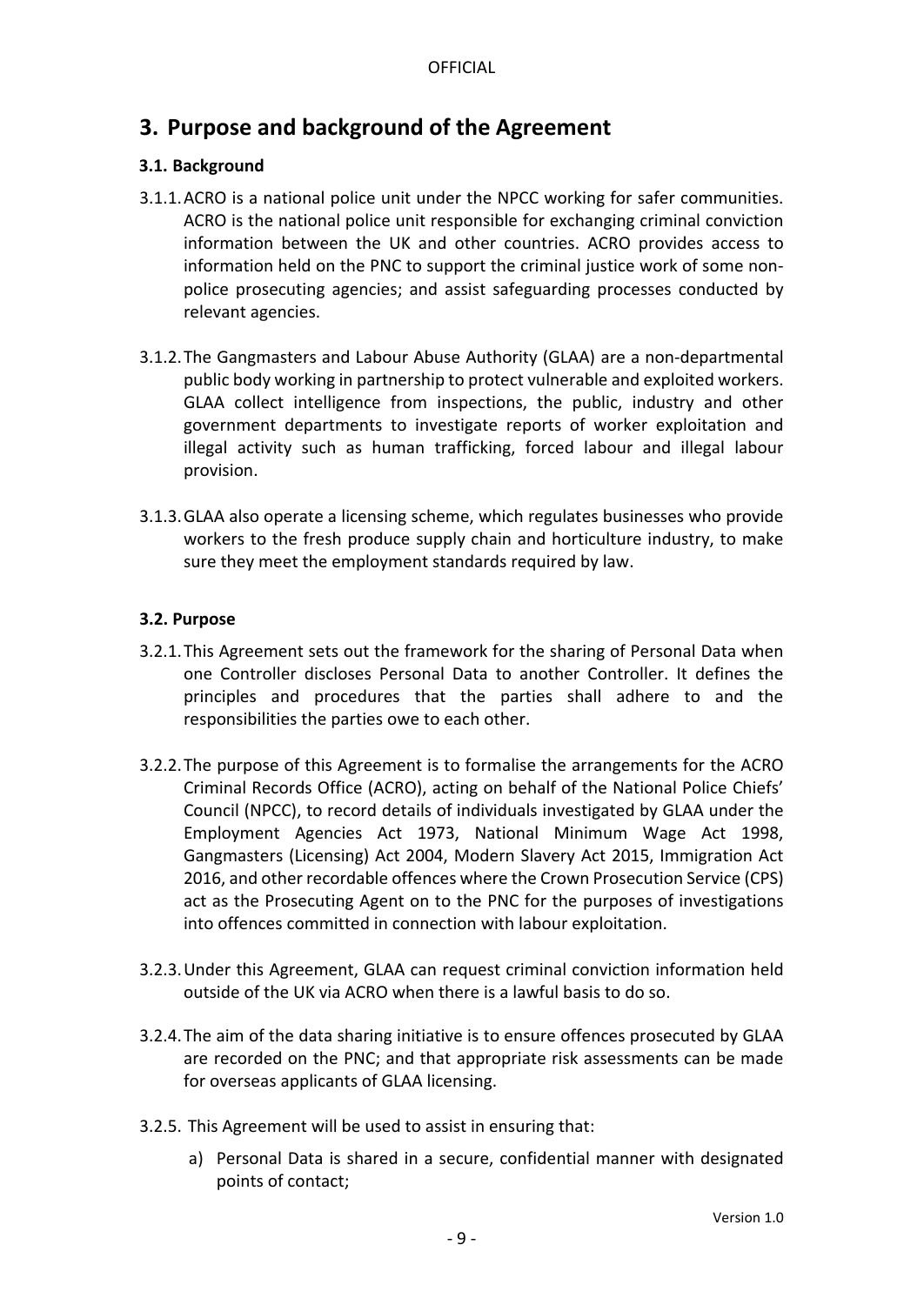- b) Personal Data is shared only on a 'need to know' basis;
- c) Shared Personal Data will not be irrelevant or excessive with regards to the Agreed Purpose;
- d) There are clear procedures to be followed with regard to Shared Personal Data;
- e) Personal Data will only be used for the reason(s) it has been obtained;
- f) Data quality is maintained and errors are rectified without undue delay;
- g) Lawful and necessary reuse of Personal Data is done in accordance with Data Protection Legislation, and
- h) Subject information rights are observed without undue prejudice to the lawful purpose of either party.
- 3.2.6.The parties agree to only process Shared Personal Data, (i) in the case of the GLAA discharge of its statutory and regulatory functions, and (ii) in the case of ACRO, for maintenance of centralised records on the police national computer. The parties shall not process Shared Personal Data in a way that is incompatible with the purposes described in this clause ("**Agreed Purpose**").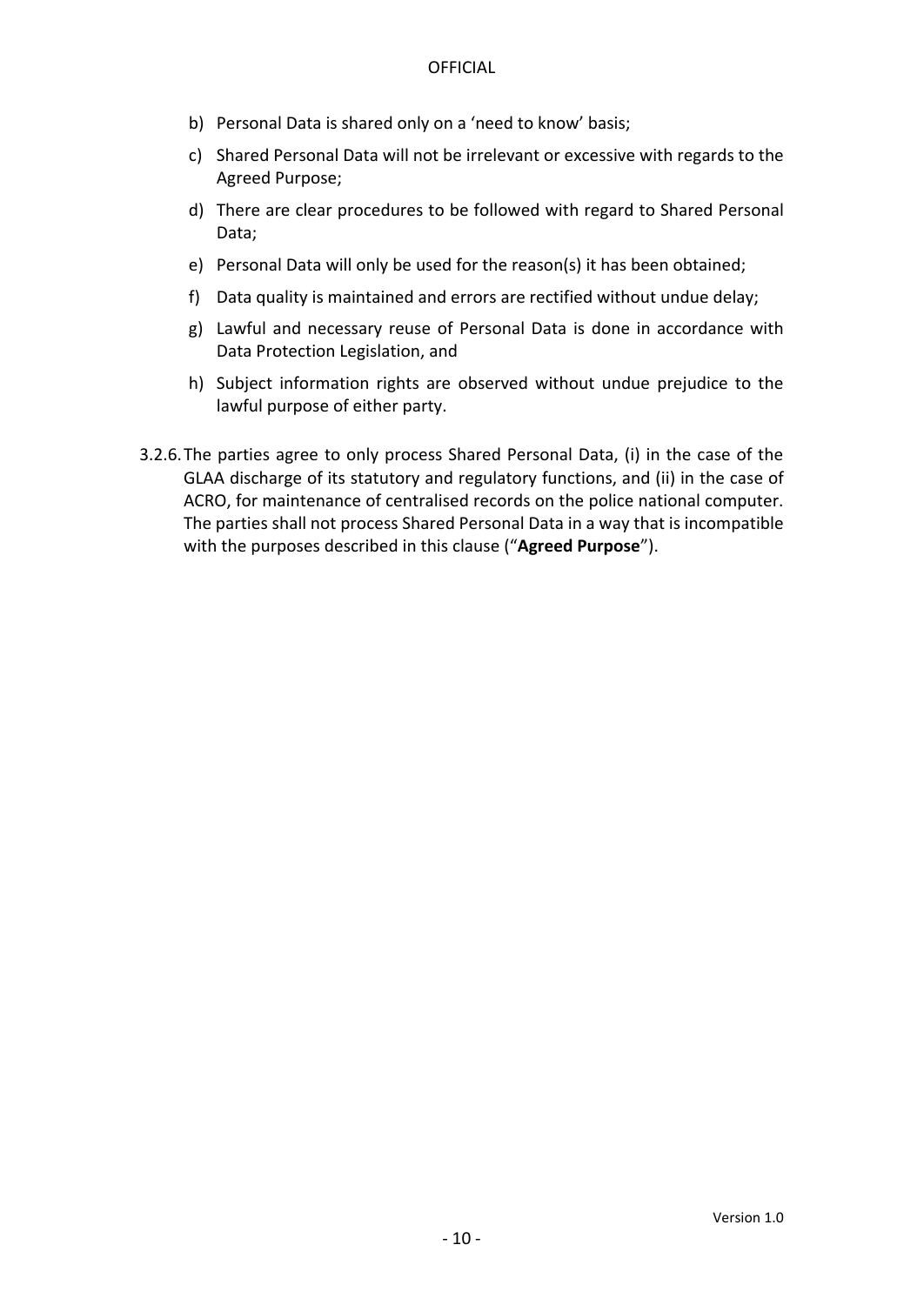#### <span id="page-10-0"></span>**4. Powers**

#### <span id="page-10-1"></span>**4.1. Gangmasters and Labour Abuse Authority Legal Basis**

- 4.1.1.For the purposes of this part, "the law enforcement purposes" are the purposes of the prevention, investigation, detection or prosecution of criminal penalties, including the safeguarding against threats to public safety.
- 4.1.2.The GLAA is a Competent Authority with a statutory function for law enforcement purposes (Section 30(1)(b) DPA 2018). The GLAA was established under the Gangmasters (Licensing) Act 2004, as amended within the Immigration Act 2016 Part 1 Chapter 1 to investigate offences relating to labour exploitation.
- 4.1.3.GLAA investigation activities are concerned with the following offences:
	- The Employment Agencies Act 1973 (except 9(4)(b))
	- The National Minimum Wage Act 1998
	- The Gangmasters (Licensing) Act 2004
	- Section 1, 2, 4, 30(1) & 30(2) of the Modern Slavery Act 2015
	- Section 12, 4 (a) (e) Immigration Act 2016
- 4.1.4.Processing of personal data for any of the law enforcement purposes is lawful in that the processing is necessary for the performance of a task.
- 4.1.5.Processing is necessary for a law enforcement and the following conditions apply (Section 35(3-5) and Schedule 8 (conditions for sensitive processing) of the DPA 2018);
	- Administration of Justice
	- Safeguarding of children and of individuals at risk
	- Judicial Acts
- 4.1.6.The GLAA require data collected for a law enforcement purpose for the general purpose of operating a licensing scheme for those acting as a 'Gangmaster' (labour provider). This processing is authorised by law under the Gangmasters (Licensing) Act 2004.
- 4.1.7.The processing of these data meets a condition of Article 6(1) of UK GDPR. Conditions under 6(1)(e) are further described at section 8 of the Data Protection Act (DPA) 2018. The conditions met are:
	- Performance of a public task in the public interest or official authority
- 4.1.8. The processing of these data meets a condition of Article 9(2) of UK GDPR and Section 10 of the DPA 2018, the processing of special categories of personal data. The conditions met are:
	- Legal claims, Judicial acts (courts, tribunal)
	- Administration of Justice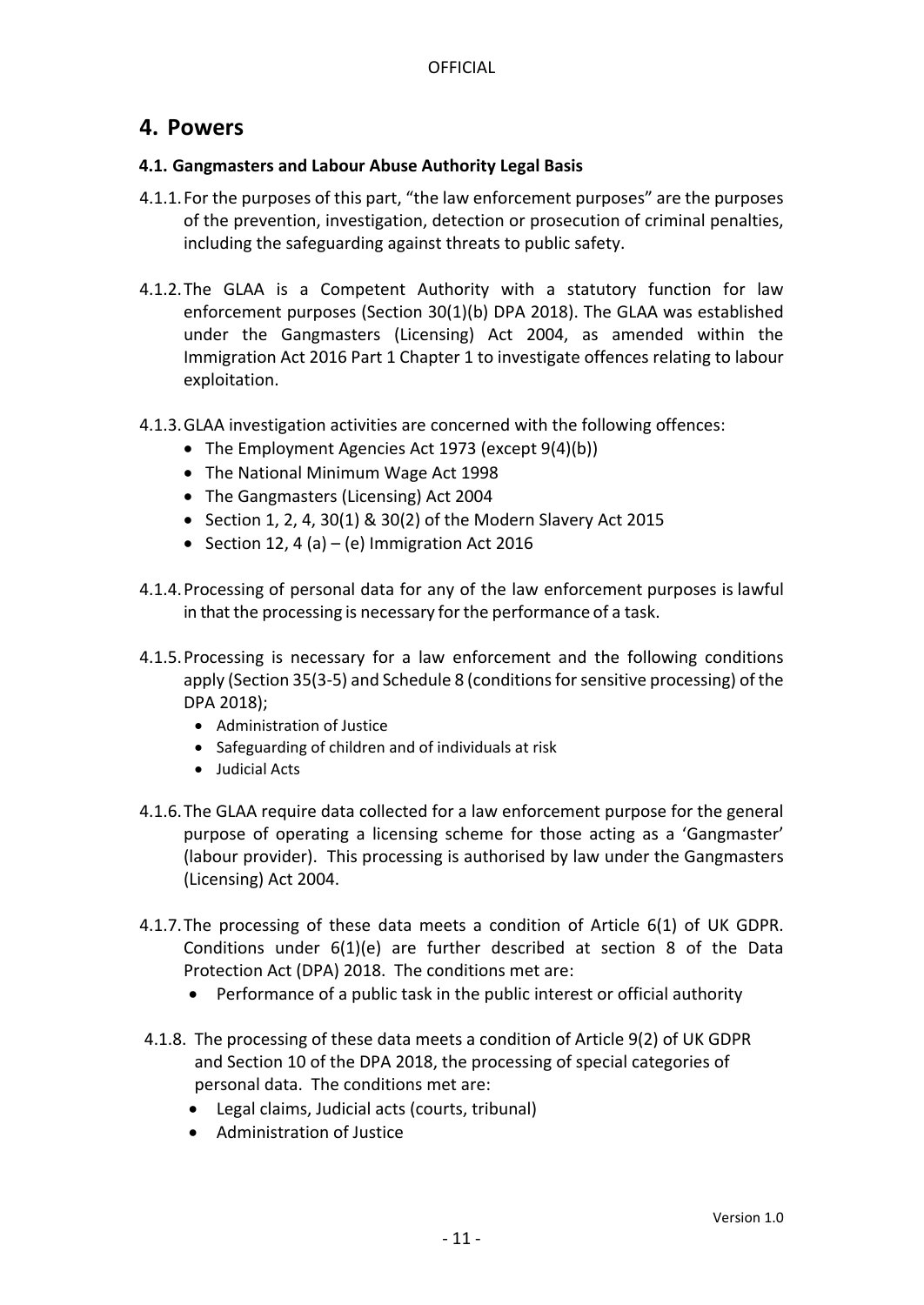#### **OFFICIAL**

- 4.1.9. The processing of these data meets a condition under schedule 1 of DPA 2018 (special categories of personal data and criminal convictions). The conditions met are:
	- Statutory etc. and Government purposes
	- Preventing/detecting unlawful acts
	- Protecting public against dishonesty
	- Regulatory requirements relating to unlawful acts and dishonesty etc.
	- Safeguarding children and individuals at risk
	- Safeguarding economic wellbeing of certain individuals
	- Consent
	- Personal data in the public domain
	- Judicial acts

#### <span id="page-11-0"></span>**4.2. ACRO Legal Basis**

- 4.2.1.Section 22a of the Police Act 1996 enables police forces to discharge functions of officers and staff where it is in the interests of efficiency or effectiveness of their own and other police force areas. Schedule 7 paragraph 17 of the DPA 2018 establishes bodies created under section 22a of the Police Act 1996 as Competent Authorities.
- 4.2.2.ACRO is established through the National Police Collaboration Agreement relating to the ACRO Criminal Records Office (ACRO) under section 22a of the Police Act 1996. This agreement gives ACRO the authority to act on behalf of the chief constables to provide PNC enquiry, update and disclosure services to nonpolice agencies and non-police prosecuting agencies.
- 4.2.3.ACRO is a competent authority, by virtue of the s22a agreement, processing data for a law enforcement purpose.
- 4.2.4.Under the first data protection principle, processing of personal data for any of the law enforcement purposes is lawful only if and to the extent that it is based on law. Under section 35 (2) of the DPA 2018 the following applies:
	- The processing is necessary for the performance of a task
- 4.2.5.Under section 35 (3-5) and schedule 8 of the DPA, ACRO meets the conditions for sensitive processing as follows:
	- Administration of Justice
- 4.2.6.ACRO have been delegated responsibility for managing the UK Central Authority for the Exchange of Criminal Records. As such, ACRO discharge the UK's responsibilities under 1959 Convention on Mutual Assistance in Criminal Matters supplemented by the Co-operation agreement between the European Union and the United Kingdom, Part 3, Title IX .
- 4.2.7.ACRO also exchange conviction information with countries outside of the EU via Interpol channels subject to Interpol Protocols.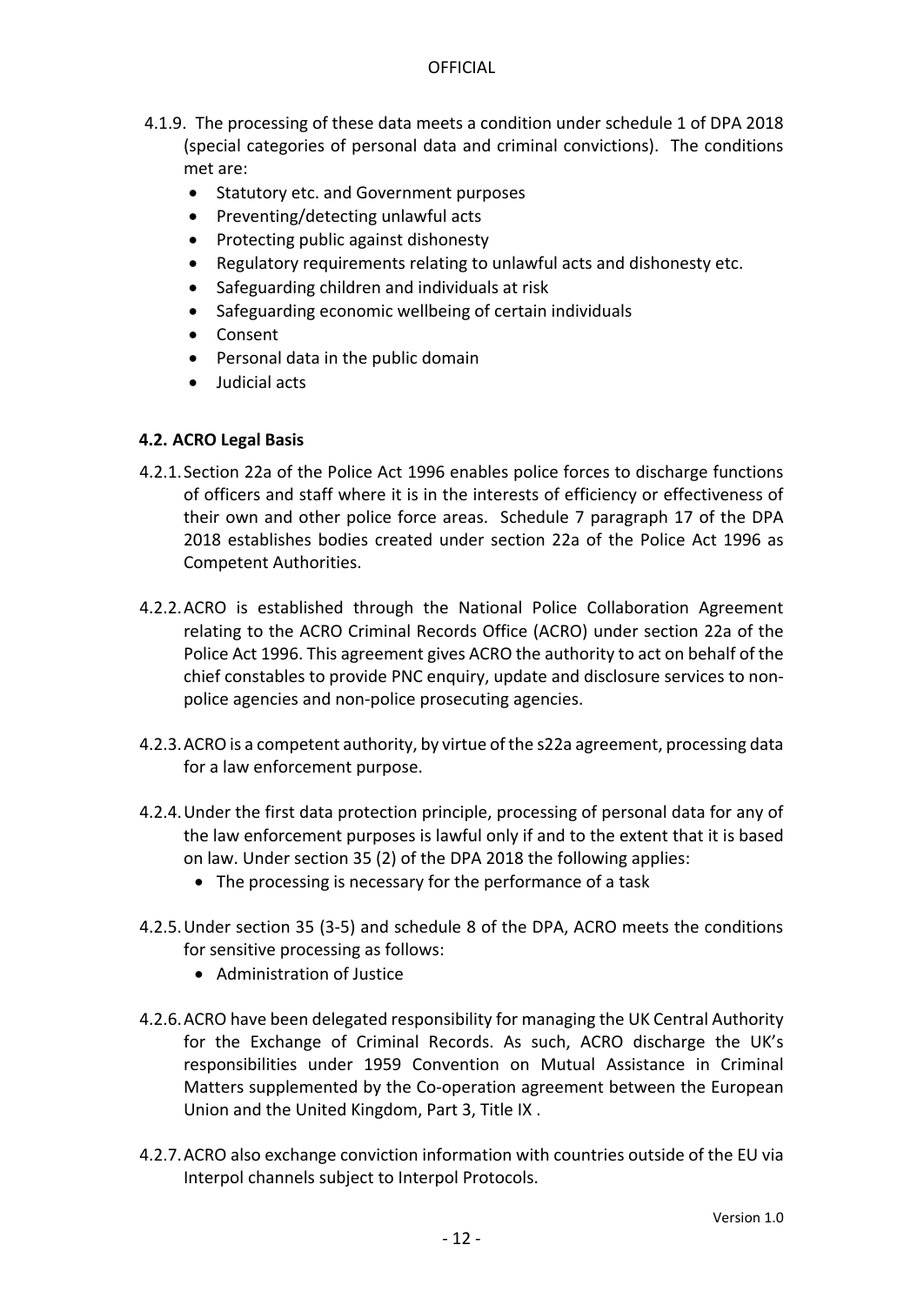#### <span id="page-12-0"></span>**4.3. Code of Practice for the Management of Police Information**

- 4.3.1.This Agreement outlines the need for the Police and Partners to work together to share information in line with the Policing Purposes as set out in the Management of Police Information Code of Practice. In line with section 39A of the Police Act 1996, Chief Officers are required to give "due regard" to this statutory code. The Policing Purposes summarise the statutory and common law duties of the police service for which personal data may be processed and are described as:
	- Protecting life and property;
	- Preserving order;
	- Preventing the commission of offences;
	- Bringing offender to justice, and
	- Any duty or responsibility arising from common or statute law.

#### <span id="page-12-1"></span>**4.4. Human Rights Act 1998**

- 4.4.1.Under Article 8 of the Human Rights Act 1998, all data subjects have a right to respect for their private and family life, home and correspondence.
- 4.4.2.Interference with this right may be justified when lawful and necessary and in the interests of:
	- Discharging the common law police duties
	- $\bullet$  Preventing/detecting unlawful acts
	- Protecting public against dishonesty, etc.
	- Preventing fraud
	- Terrorist finance / money laundering
	- Safeguarding children and adults at risk
	- Safeguarding economic wellbeing of vulnerable adults

#### <span id="page-12-2"></span>**4.5. Common Law Police Disclosure**

4.5.1.Whereby a legislation provides the organisation with a power to process for their specific purpose, but there is no explicit gateway for disclosure into the purpose disclosure may be carried out on the grounds of Common Law Police Disclosure, i.e. only where there is a pressing social need.

#### **4.6 Crime and Disorder Act 1998**

- 4.6.1 Under Section 17 the Relevant Authority has the duty to consider crime and disorder implications and the need to do all that it reasonably can to prevent:
	- crime and disorder in its area (including anti-social and other behaviour adversely affecting the local environment); and
	- the misuse of drugs, alcohol and other substances in its area; and
	- re-offending in its area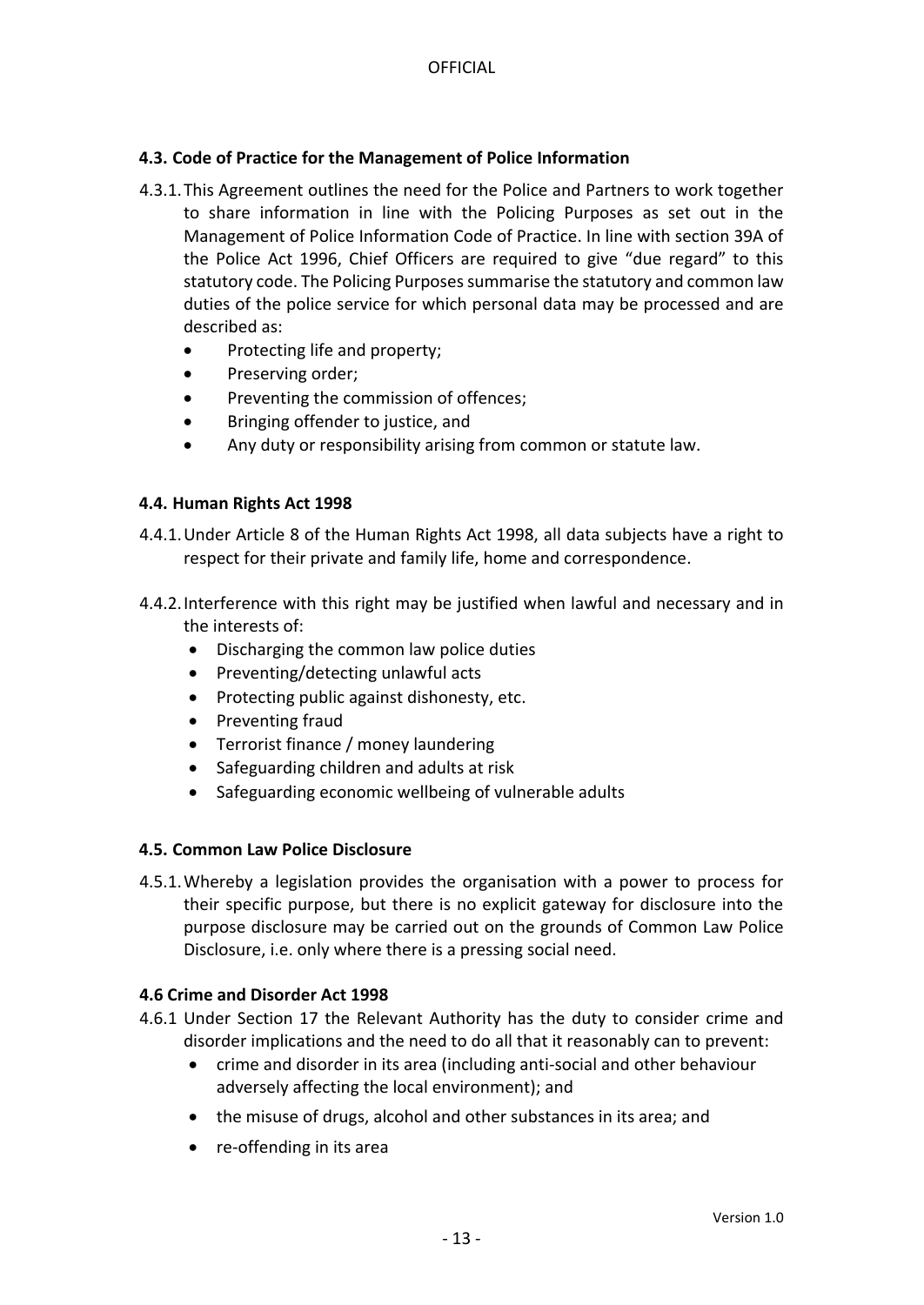4.6.2 Under Section 115(1) - Any person who would not have power to disclose information to a relevant authority or to a person acting on behalf of such an authority shall have power to do so in any case where the disclosure is necessary or expedient for the purposes of any provision of this Act.

#### **4.7 The Policing Protocol Order 2011**

4.7.1 The Chief Constable is responsible for maintaining the Queen's Peace and is accountable to the law for the exercising of police powers and to the PCC for delivering of efficient and effective policing, management of resourcing and expenditure by the police force.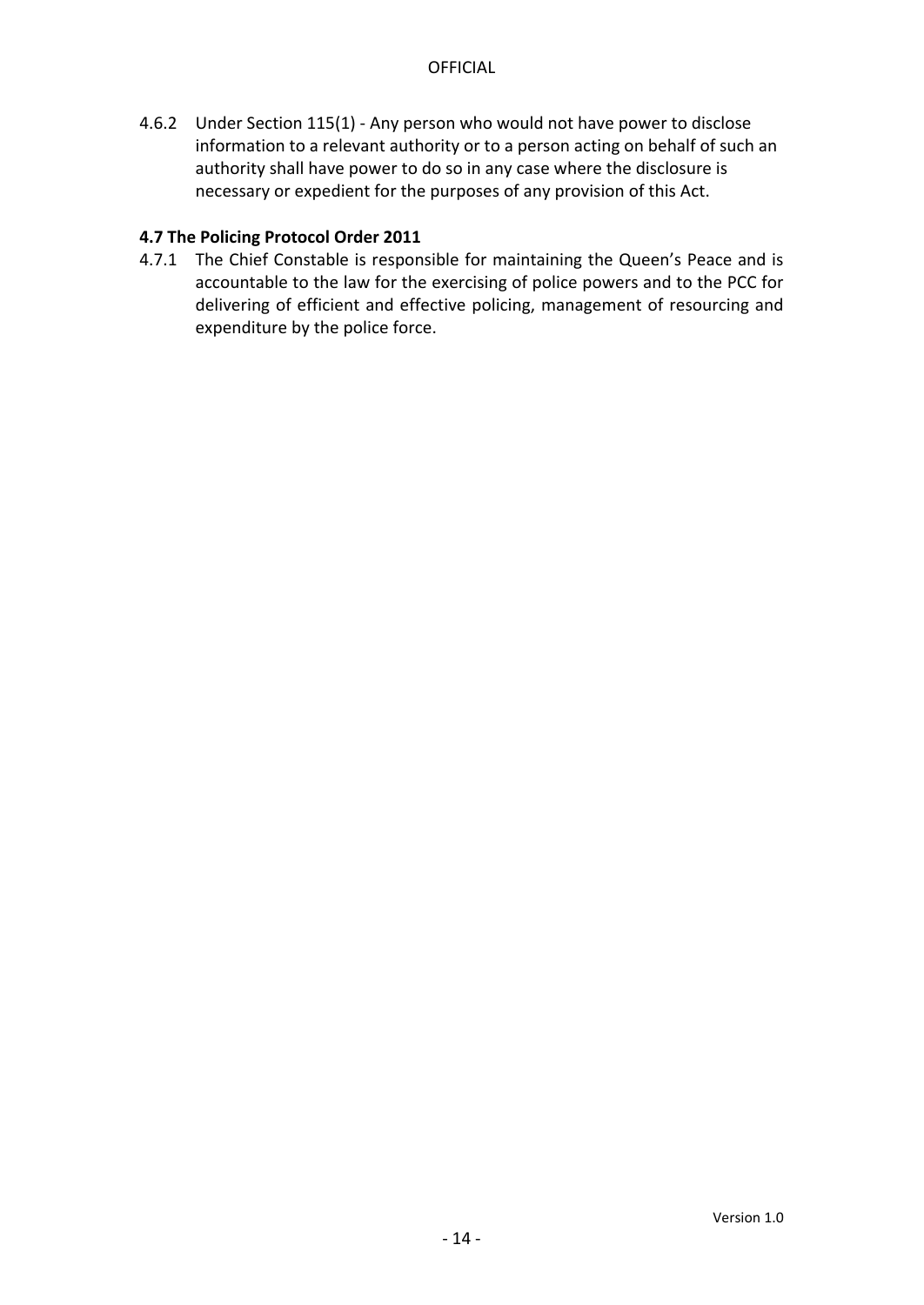### <span id="page-14-0"></span>**5. Process**

#### <span id="page-14-1"></span>**5.1. Overview**

- 5.1.1.ACRO, in response to requests made by the GLAA, will create an Arrest Summons Number (ASN) on the PNC in relation to the impending prosecution.
- 5.1.2.GLAA have direct access to PNC and therefore do not require ACRO to provide prints as a standard service.
- 5.1.3.If relevant, ACRO shall provide to GLAA for onward provision to the court a PNC Prosecutor's Court Multi Print showing the subject's previous convictions, warnings and reprimands, if any exist. This information shall only be provided as part of the ASN creation process in relation to a current prosecution.
- 5.1.4.The GLAA caseworker will review all referred information and may ask for additional information to aid decision making.
- 5.1.5.Where an offence has been committed resulting in a conviction in court, ACRO will record this information on the PNC as required by The National Police Records (Recordable Offences) Regulations 2000 (SI 2000/1139), on behalf of the GLAA.

#### <span id="page-14-2"></span>**5.4 Contingency Backup**

- 5.4.1 GLAA have direct access to PNC. However, under the terms of this Agreement, if GLAA experience high levels of staff sickness, lose PNC connectivity or experience power outages leading to PNC terminal failure, or they experience any other occurrence which prevents GLAA from using their direct access to the PNC, then they may, have their PNC service requirements met by ACRO, in accordance with the standard services ACRO are able to provide.
- 5.4.2 When submitting requests for contingency purposes, GLAA must detail whether the information they are looking to obtain from ACRO, outside of this Agreement, comes under their direct access to PNC.
- 5.4.3 In an event where GLAA require ACRO to provide a contingency service for PNC requirements, discussion must be had, prior to any checks, in order to establish volumes and expected turnaround times. This is necessary in order to ensure ACRO can provide the required service and cope with the demand.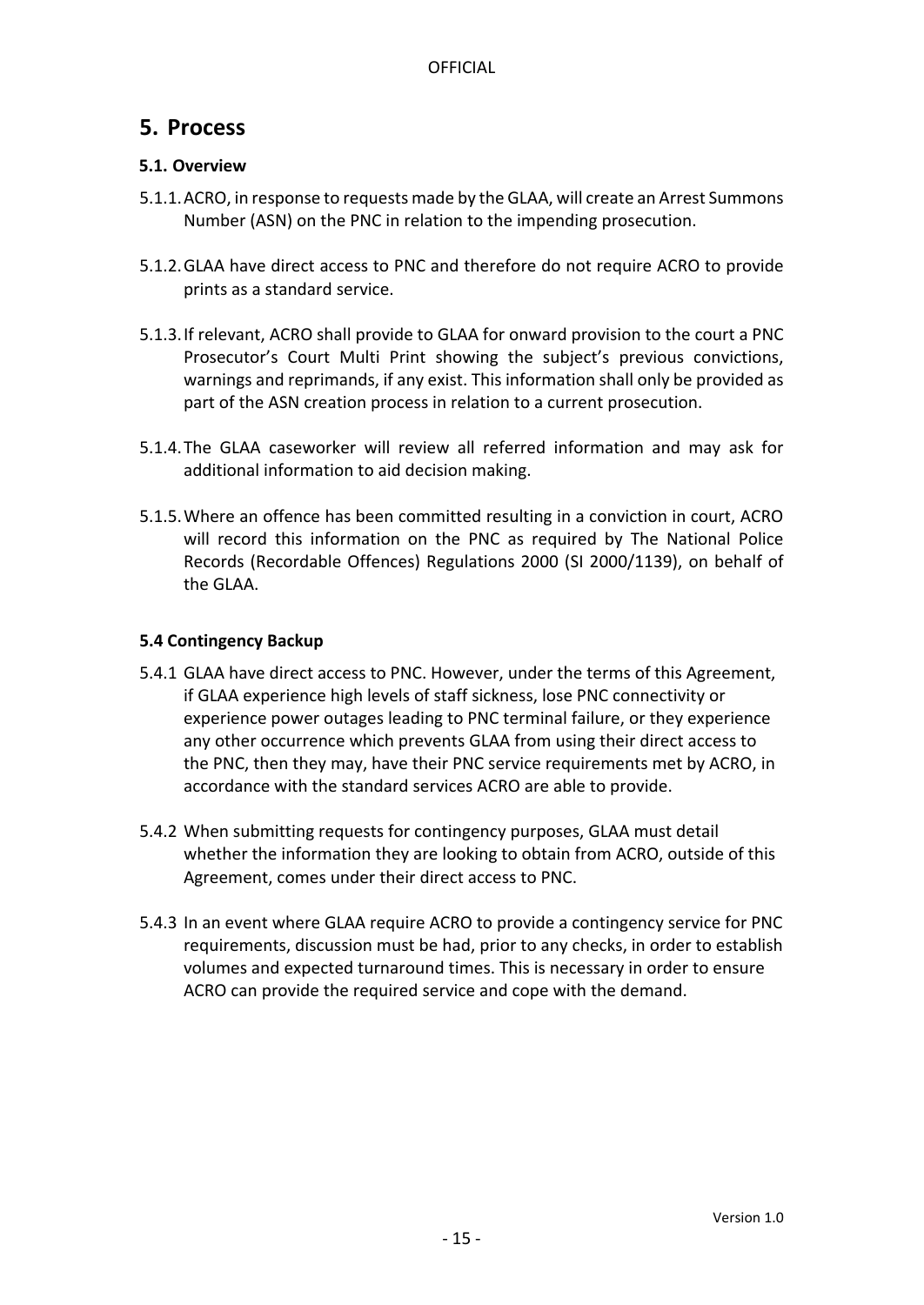# <span id="page-15-0"></span>**6. Recording Convictions on the PNC**

#### <span id="page-15-1"></span>**6.1. Creating Records on the PNC**

- 6.1.1.The process for creating records and assigning Arrest Summons Numbers (ASN) to prosecutions brought by Non Police Prosecuting Agencies (NPPA) is contained in the 'National Standard for Recording NPPA Prosecutions on the Police National Computer' (the 'National Standard').
- 6.1.2.The GLAA undertakes to adhere to the requirements of the National Standard including the requirement to complete and submit the required NPA form in the agreed format together with a copy of the relevant information to the court in order for a record to be created on the PNC. Court dates are to be provided if known at the time of submission.
- 6.1.3.The GLAA will supply a duly completed NPA form in respect of every person for whom a PNC record is to be created. An ASN will be provided by ACRO in return. A delay in the process is likely to occur if the information provided on the NPA form by GLAA is incomplete or inaccurate.
- 6.1.4.As part of the record creation service provided by ACRO, the GLAA will be sent a PNC multi print for each ASN created. The multi prints consists of a Prosecutor's Print plus a Court/Defence/Probation Print. The content of each type of print is defined in the list of PNC Printer Transactions which will be supplied by ACRO separately.
- 6.1.5.When an investigation by the GLAA leads to a court appearance, ACRO will update the PNC with the required details of any adjournment or disposal. These details are provided to ACRO through automated processes when the prosecution occurs at a Magistrates Court. However, these processes do not extend to prosecutions through the Crown Court and therefore the GLAA is to advise ACRO of any adjournments or disposal handed down by the court using the form which will be supplied by ACRO separately.
- 6.1.6.If, once a PNC record has been created by ACRO and an ASN issued to the GLAA, a decision is taken to deal with the offender by way of an 'Out of Court disposal' or proceedings are otherwise concluded by way of a discontinuance or 'No Further Action' (NFA) disposal, for instance on the advice of the CPS, the GLAA will inform ACRO as soon as reasonably practical in order that the PNC record can be updated.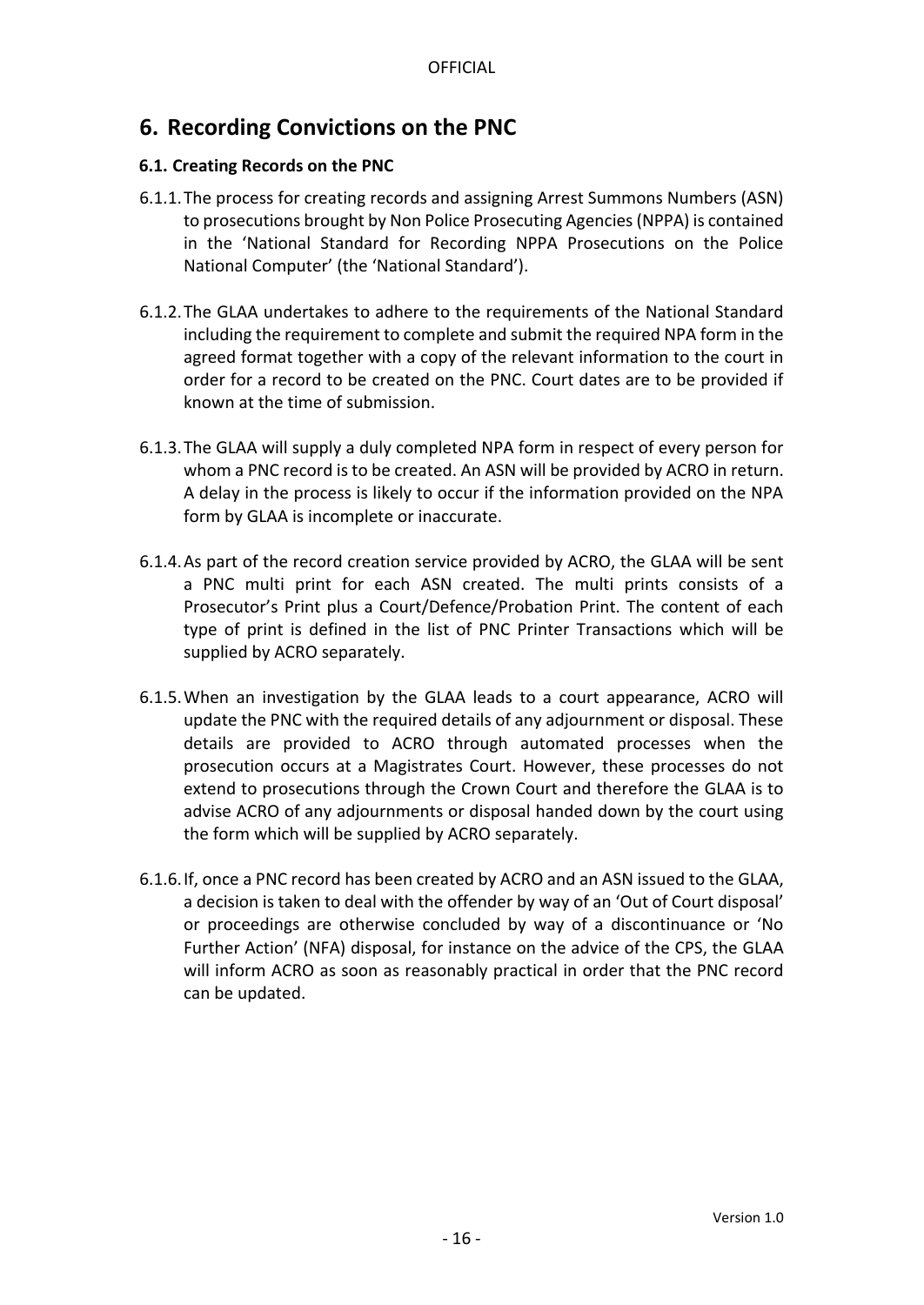# <span id="page-16-0"></span>**7. International Requests**

#### <span id="page-16-1"></span>**7.1. Process**

- 7.1.1. If the subject of an impending criminal prosecution to be conducted by GLAA or the subject of a GLAA licensing application is a foreign national, a request may be made via the International Services team at ACRO to obtain, if available, details of the subject's conviction history in his/her country of nationality.
- 7.1.2.The purpose of this process is to enable the subject's full criminal history to be made available to the relevant Judicial Authority e.g. the court at which the case is being heard. GLAA shall act as representatives of the Judicial Authority in this process.
- 7.1.3.The purpose of this process is to enable the subject's full criminal history to be made available in order to effectively assess whether the subject poses a risk to vulnerable workers and thereby the credibility of the GLAA licensing regime.
- 7.1.4.ACRO can submit requests to EU and Non-EU countries for criminal conviction information. The process of this is detailed in sections 7.2-7.3.
- 7.1.5.Requests should be made using the International Request form, which will be supplied by ACRO separately; and sent, one request per email, from the nominated GLAA mailbox to the ACRO International Requests Mailbox: [\\*\\*\\*@acro.pnn.police.uk.](mailto:***@acro.pnn.police.uk) Erroneous or incomplete forms may delay the processing of the request.
- 7.1.6.ACRO will forward the request to the relevant national authority/ies for a response as per the instances set out in section 7.2-7.3.
- 7.1.7.Requests may be rejected if there is insufficient information to enable the receiving country to verify the identity of the subject, or if the mandatory nominal information is not supplied. Requests may not be sent if the destination country does not have a criminal register or is categorised as an extreme/severe risk country. Guidance on the required information will be sent to the GLAA separately, and ACRO will send updated copies if this information changes.
- 7.1.8.Once a response has been received from the country of nationality, ACRO shall forward the conviction/non-conviction information, including any necessary translation, to the nominated GLAA mailbox. If this mailbox is not .pnn, .gsi or .cjsm secure, then additional security protections may be required.
- 7.1.9.Notifications of conviction to the country of nationality of foreign nationals convicted as a result of GLAA prosecutions will take place automatically and no request is required. Such notifications may be subject to a risk assessment depending on the destination country.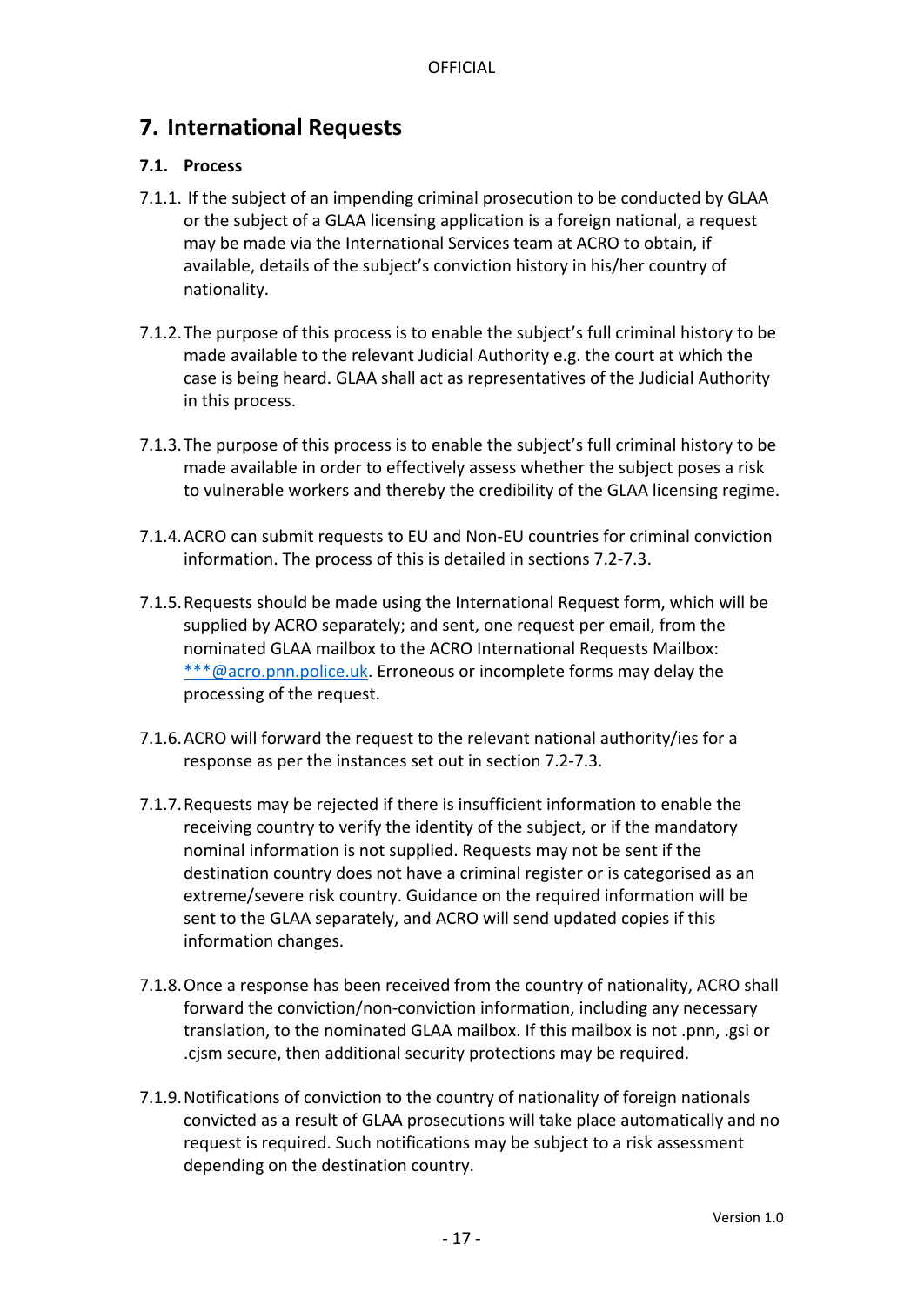- <span id="page-17-0"></span>**7.2. Exchange of Criminal Records within the EU – 1959 Convention on Mutual Assistance in Criminal Matters supplemented by the EU-UK Trade and Cooperation Agreement.** If the subject is an EU national, then ACRO shall deal with the request under 1959 Convention on Mutual Assistance in Criminal Matters supplemented by the EU-UK Trade and Cooperation Agreement
- 7.2.1.There is a mandated response time of 20 working days for the requested country to respond.
- 7.2.2.ACRO shall forward the information as soon as possible after it has been received from the requesting country and any necessary translation has taken place.
- 7.2.3.Requests made outside of criminal proceedings may not be responded to, and are subject to legislation and processes in the requesting country. Guidance on which countries will respond to requests outside of criminal proceedings will be provided to the GLAA by ACRO.

#### <span id="page-17-1"></span>**7.3. Exchange of Criminal Records with Non-EU Countries**

- 7.3.1.If the subject is a non-EU national, a request shall be submitted through Interpol to the destination country.
- 7.3.2.Under Interpol protocols, countries are not mandated to respond to requests for criminal conviction information. Therefore, ACRO are unable to provide a turnaround time for responses or guarantee a response will be received.
- 7.3.3.ACRO shall forward the information as soon as possible after it has been received from the requesting country and any necessary translation has taken place.

#### <span id="page-17-2"></span>**7.4. Specific Data Handling**

7.4.1.Any conviction information that is supplied by ACRO with regards to foreign convictions cannot be held on any system outside of ACRO/GLAA ownership (such as local information systems) and can only be used for the purposes (i.e. the specific case) for which it was requested.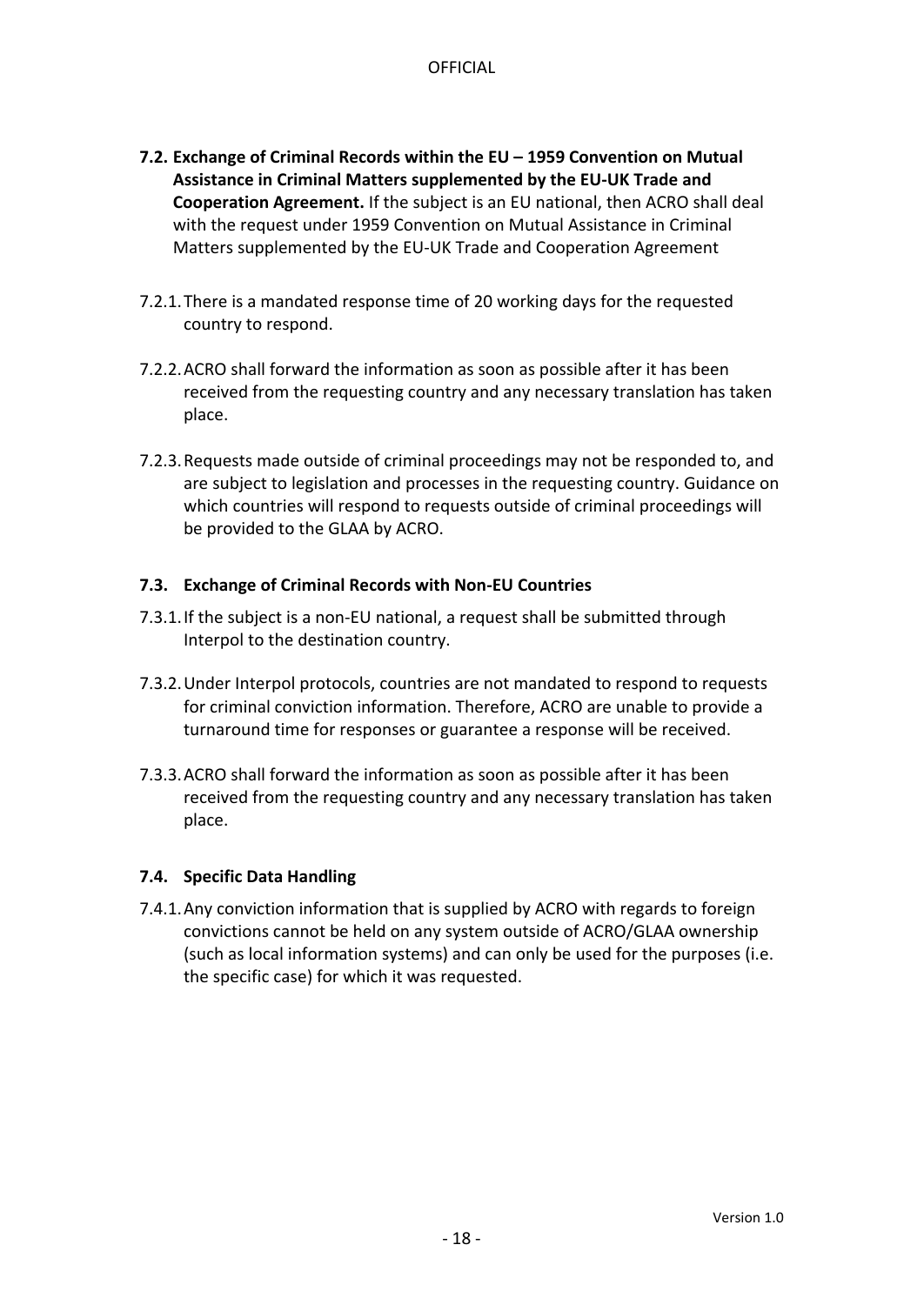### <span id="page-18-0"></span>**8. Information Security**

#### <span id="page-18-1"></span>**8.1. Government Security Classification Policy**

- 8.1.1.Parties to this Agreement are to ensure that personal data is handled, stored and processed at OFFICIAL level as defined by the Government Security Classification Policy (GSCP) and may carry the security marking OFFICAL – SENSITIVE, in which case specific handling conditions will be provided.
- 8.1.2.Documents marked using GSCP will describe specific handling conditions to mitigate the risks necessitating such marking. These may include:
	- a) Any specific limitations on dissemination, circulation or intended audience
	- b) Any expectation to consult should reuse be anticipated
	- c) Additional secure handling and disposal requirements

#### <span id="page-18-2"></span>**8.2. Security Standards**

- 8.2.1.It is expected that partners of this agreement will have in place baseline security measures compliant with or be equivalent to BS17799: 2005 and ISO/IEC 27001:2013 and HMG standards in relation to information security. Partners are at liberty to request copies of each other's:
	- a) Information Security Policy
	- b) Records Management Policy
	- c) Data Protection Policy
- 8.2.2.Each partner will implement and maintain appropriate technical and organisational measures to:
	- Prevent:
		- i. unauthorised or unlawful processing of the Personal Data; and
	- ii. the accidental loss or destruction of, or damage to, the Shared Personal Data; and
	- ensure a level of security appropriate to:
		- i. the harm that might result from such unauthorised or unlawful processing or accidental loss, destruction or damage; and
	- ii. the nature of the Shared Personal Data to be protected.
- 8.2.3.Any further specific security measures sought by one party shall be notified to the other party from time to time, which shall implement them where reasonably practicable. The parties shall keep such security measures under review and shall carry out updates as they agree are appropriate throughout the Term.
- 8.2.4.It is the responsibility of each party to ensure that its staff members are appropriately trained to handle and process the Shared Personal Data in accordance with the technical and organisational security measures together with any other applicable data protection laws and guidance, and have entered into confidentiality agreements relating to the processing of personal data.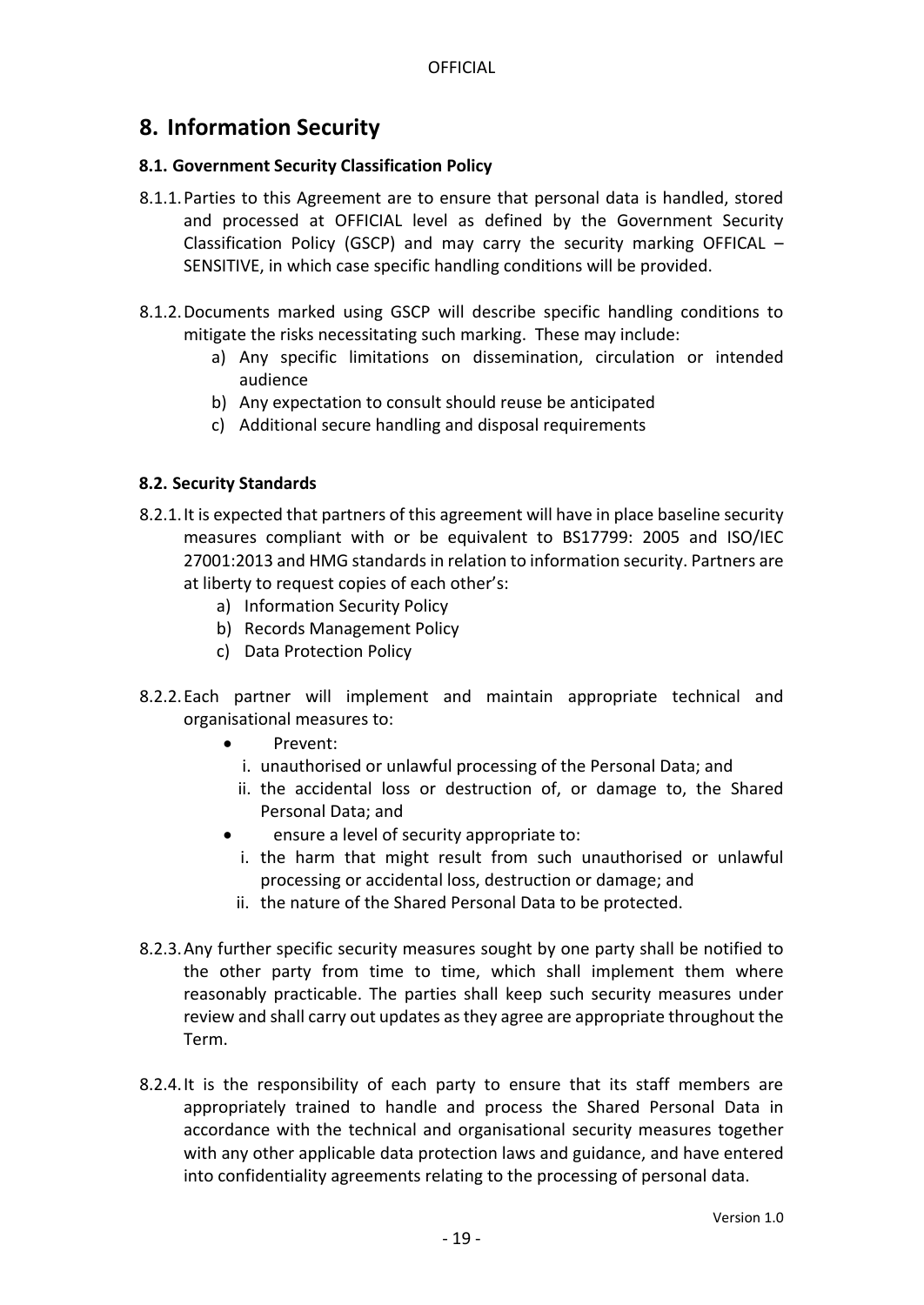8.2.5.Each partner will ensure that employees or agents who have access to personal data have undergone appropriate data protection training to be competent to comply with the terms of this agreement.

#### <span id="page-19-0"></span>**8.3. Volumes**

- 8.3.1.It is estimated that for the year 2021-22, the GLAA will require up to 50 PNC records to be created and up to 100 international requests to be made.
- 8.3.2.The GLAA will advise ACRO if the number of international requests and/or PNC updates is likely to be exceeded.
- 8.3.3.ACRO will audit requests against the lawful basis and these volumes to ensure that personal data is not being disclosed contrary to the lawful basis and that the agreement is fit to meet any increase in lawful demand.

#### <span id="page-19-1"></span>**8.4. Transmission**

- 8.4.1.With the exception of telephone requests in cases of emergency, contact between ACRO and the GLAA should only be made over a secure email communication network on the part of the GLAA and an equivalent method on the part of ACRO, and care must be taken where personal information is shared or discussed. The following email should only be used by GLAA to submit requests to ACRO: [\\*\\*\\*@gla.gov.uk](mailto:***@gla.gov.uk)
- 8.4.2.'Emails must not otherwise be password protected, contain personal data or contain the descriptor 'Private and Confidential' in subject field, or be over 6MB in file size.
- 8.4.3.The GLAA reference number must be included in the subject field of every email sent to ACRO.
- 8.4.4.Where email transmission is unavailable, records may be transferred by post via encrypted media only, where encryption meets current industry standards.

#### <span id="page-19-2"></span>**8.5. Retention and disposal**

8.5.1.Information shared under this Agreement will be securely stored and disposed by secure means when no longer required for the purpose for which it is provided as per each parties' Information Security Policy, unless otherwise agreed in a specific case, and legally permitted. Each party will determine and maintain their own retention schedule.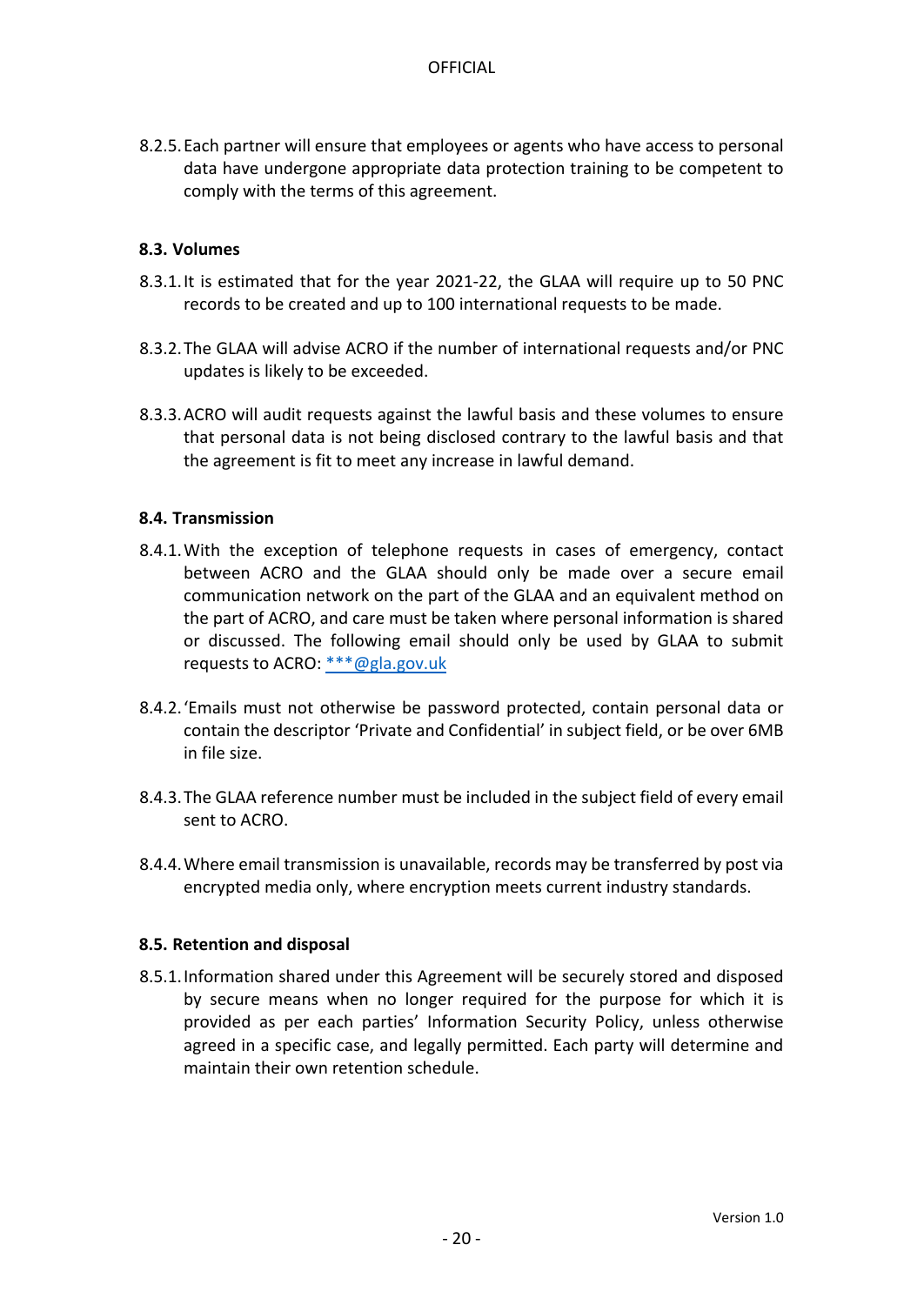### <span id="page-20-0"></span>**9. Information Management**

#### <span id="page-20-1"></span>**9.1. Accuracy of Personal Data**

- 9.1.1.The parties will take every reasonable step to ensure that personal data that is inaccurate, having regard to the purpose for which it is processed, is erased or rectified without delay and will notify the partners to this agreement of the erasure or rectification.
- 9.1.2.Where a partner rectifies personal data, it must notify any competent authority from which the inaccurate personal data originated, and should notify any other data controller of the correction, unless a compelling reason for not doing so exists.
- 9.1.3.It is the responsibility of all parties to ensure that the information is of sufficient quality for its intended purpose, bearing in mind accuracy, validity, reliability, timeliness, relevance and completeness.

#### <span id="page-20-2"></span>**9.2. Accuracy Disputes**

9.2.1.Should the validity of the information disclosed be disputed by the GLAA or a third party, the GLAA will contact ACRO to determine a suitable method to resolve the dispute.

#### <span id="page-20-3"></span>**9.3. Turnaround**

9.3.1.ACRO will complete/update a record on the PNC within ten working days (not including day of receipt or response) of the receipt of a completed NPA form from the GLAA in respect of every person for whom a PNC record is to be created.

#### <span id="page-20-4"></span>**9.4. Quality Assurance and Control**

- 9.4.1.ACRO employ strict quality control procedures and staff undertaking this work are all appropriately trained.
- 9.4.2.On a monthly basis ACRO can, if required, provide regular management information to the GLAA including:
	- Number of PNC Updates required
	- Details of any cases that fall outside agreed 'Service Levels'
	- Number of issues and/or disputes
	- Number of International Requests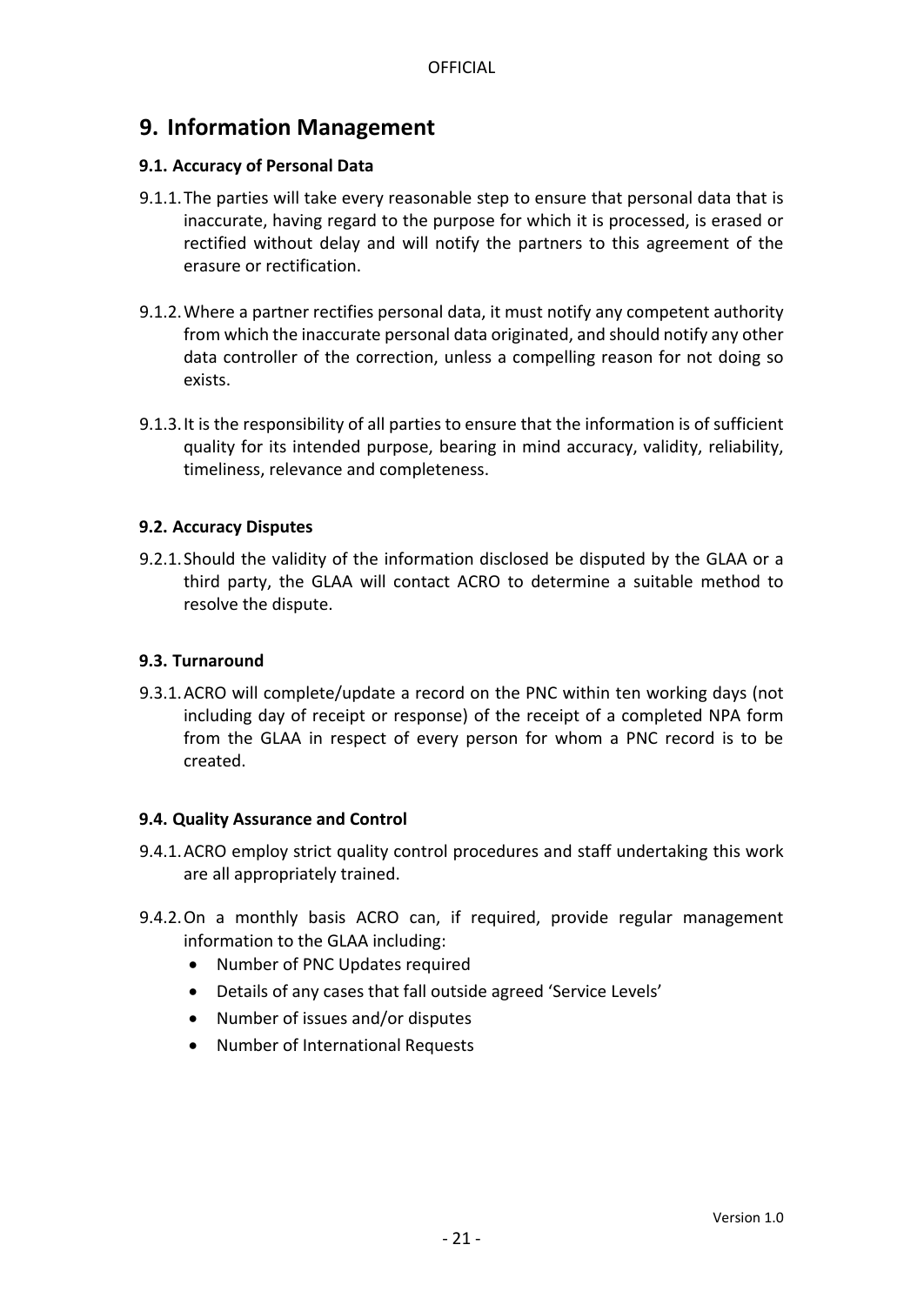## <span id="page-21-0"></span>**10. Complaints and Breaches**

#### <span id="page-21-1"></span>**10.1. Complaints**

10.1.1. Complaints from data subjects, or their representatives, regarding information held by any of the parties to this agreement will be investigated first by the organisation receiving the complaint. Each data controller will consult with other parties where appropriate.

#### <span id="page-21-2"></span>**10.2. Breaches**

- 10.2.1. Each party shall comply with its obligation to report a Personal Data Breach to the appropriate Supervisory Authority and (where applicable) data subjects under Articles 33 and 34 of the UK GDPR and shall inform the other party of any Personal Data Breach irrespective of whether there is any requirement to notify any Supervisory Authority or data subject(s).
- 10.2.2. The parties agree to provide reasonable assistance as is necessary to each other to facilitate handling of any Personal Data Breach in any expeditious and compliant manner.
- 10.2.3. In the event of a dispute or claim brought by a data subject or the Supervisory Authority concerning the processing of Shared Personal Data against either or both parties, the parties will inform each other about any such disputes or claims, and will cooperate with a view to settling them amicably in a timely fashion.
- 10.2.4. The parties agree to respond to any generally available non-binding mediation procedure initiated by a data subject or by the Supervisory Authority. If they do participate in the proceedings, the parties may elect to do so remotely (such as by telephone or other electronic means). The parties also agree to consider participating in any other arbitration, mediation or other dispute resolution proceedings developed for data protection disputes.
- 10.2.5. All security incidents and breaches involving police data shared under this agreement must be reported immediately to the SPOCs designated in this agreement.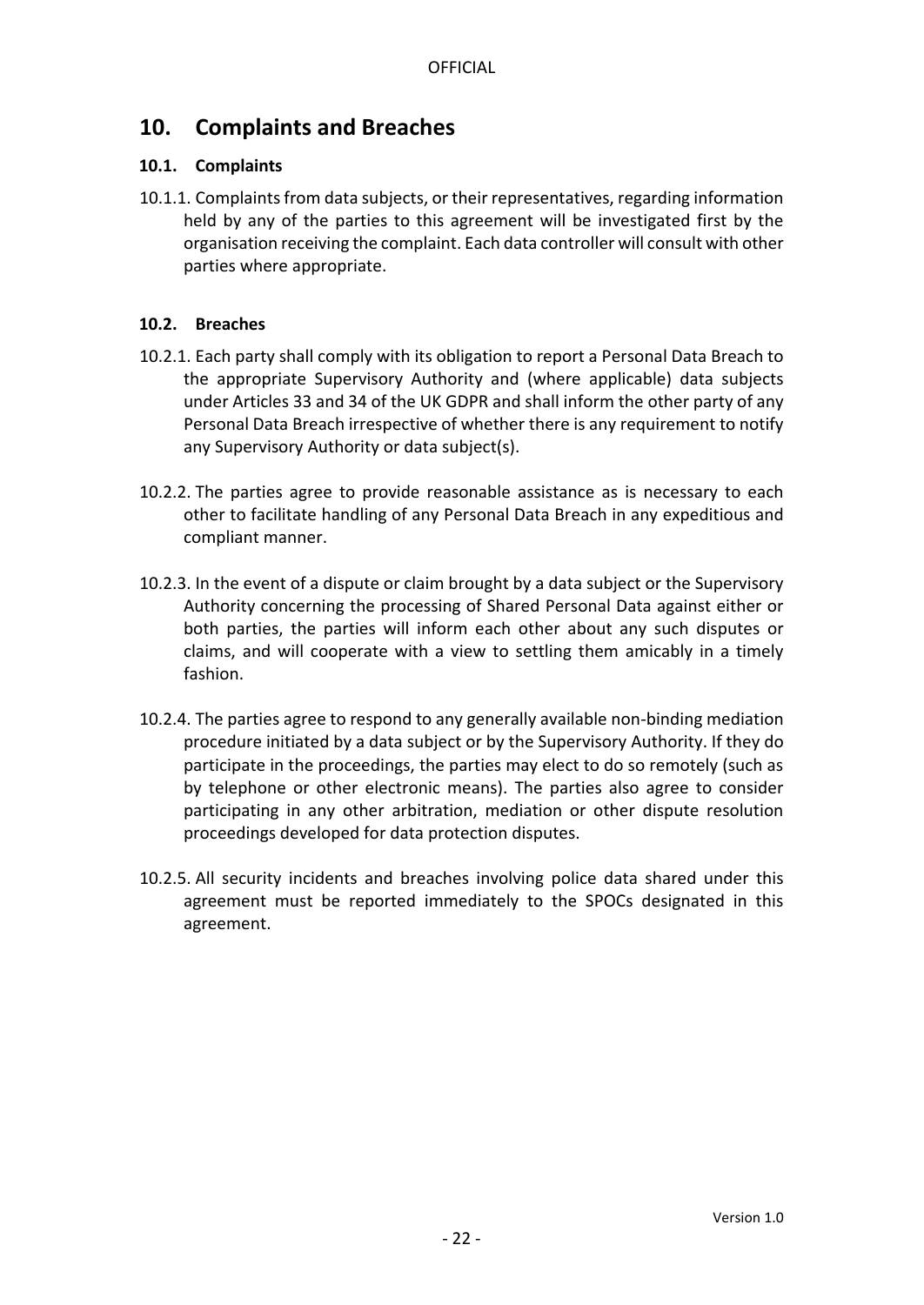### <span id="page-22-0"></span>**11. Information Rights**

#### <span id="page-22-1"></span>**11.1. Freedom of Information Act 2000**

- 11.1.1. Where a party to this agreement is subject to the requirements of the Freedom of Information Act 2000 (FOIA) and the Environmental Information Regulations 2004 (EIR) all parties shall assist and co-operate with the other to enable the other party to comply with its obligations under FOIA and the EIR. This is in line with the requirements laid out in the Lord Chancellor's Code of Practice issued under section 45 of FOIA.
- 11.1.2. Where a party receives a request for information in relation to information which it received from another partner, it shall (and shall procure that its subcontractors shall):
	- Contact the other party within two working days after receipt and in any event within two working days of receiving a Request for Information;
	- The originating authority will provide all necessary assistance as reasonably requested by the party to enable the other party to respond to a request for Information within the time for compliance set out in Section 10 of the FOIA or Regulation 5 of the EIR.
- 11.1.3. On receipt of a request made under the provisions of the FOIA in respect of information provided by or relating to the information provided by ACRO, the GLAA representative is to ascertain whether the NPCC wishes to propose the engagement of any exemptions via the NPCC FOI mailbox: [npcc.foi.request@cru.pnn.police.uk](mailto:npcc.foi.request@cru.pnn.police.uk)
- 11.1.4. The decision as to whether to disclose the information remains with GLAA, but will be made with reference to any proposals made by the NPCC.

#### <span id="page-22-2"></span>**11.2. Data Subject Information Rights**

- 11.2.1. For the purpose of either party handling information rights under Chapter III of both the DPA 2018 and UK GDPR, it is necessary to ensure neither party causes prejudice to the lawful activity of the other by releasing personal data disclosed by one party to the other, or indicating by the method or content of their response that such data exists. The parties agree that consultation between the parties is necessary to identify relevant prejudice and ensure it is both substantial and proportionate to the exemption which is to be applied.
- 11.2.2. A relevant request requiring consultation includes those requests exercised under the rights to access, erasure, rectification, restriction or objection which requires consideration of data provide to one party by the other.
- 11.2.3. Consultation will occur without undue delay and no later than 72 hours after identification of the relevant request.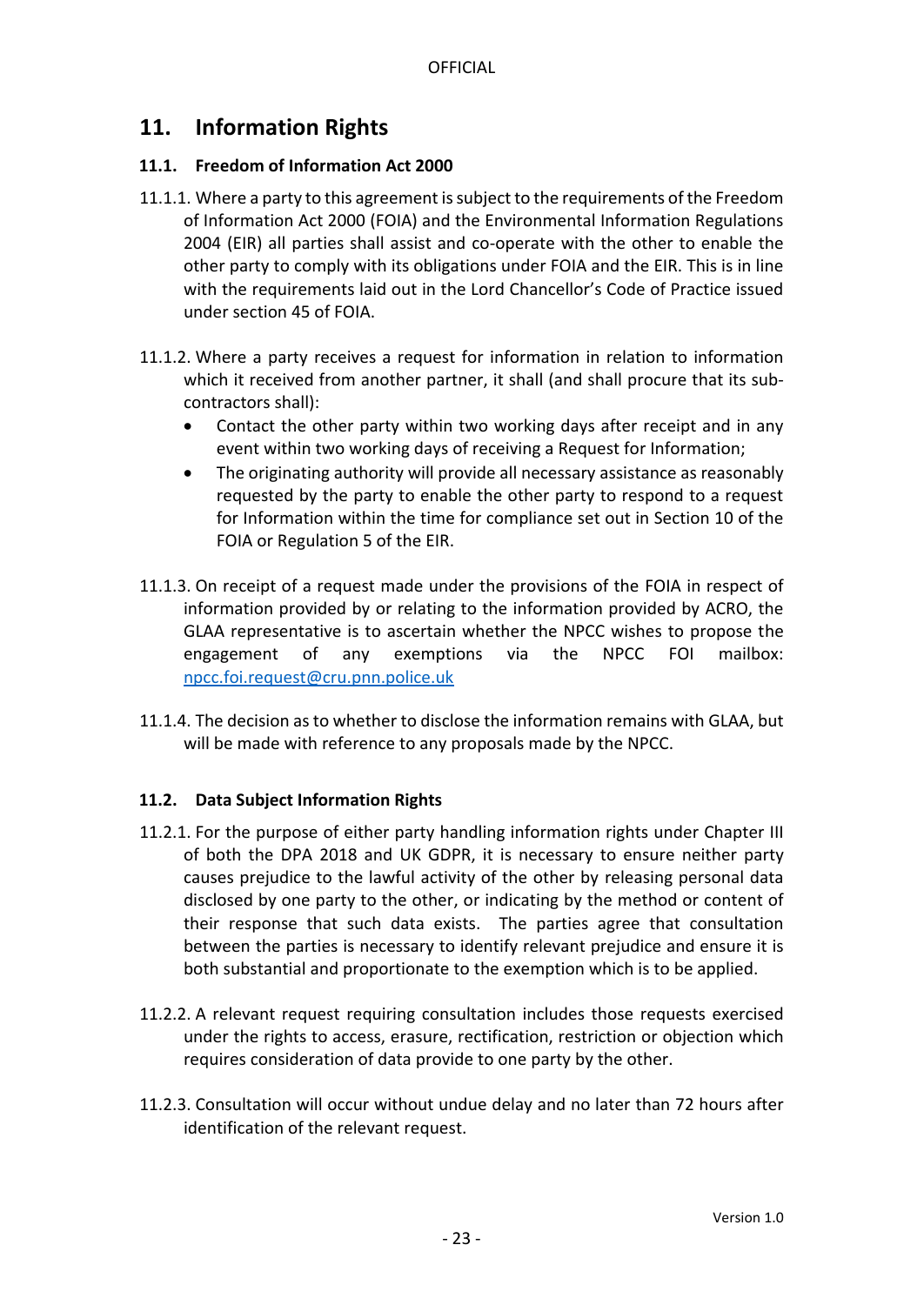- 11.2.4. Where the GLAA receives a relevant request, the GLAA representative is to contact the ACRO Data Protection Officer at: [dataprotectionofficer@acro.pnn.police.uk](mailto:dataprotectionofficer@acro.pnn.police.uk) to ascertain whether ACRO wishes to propose to the GLAA that they apply any relevant exemptions when responding to the applicant.
- 11.2.5. Where ACRO receives a relevant request, the ACRO Data Protection Officer is to contact the GLAA representatives to ascertain whether the GLAA wishes to propose to ACRO that they apply any relevant exemptions prior to responding to the applicant.
- 11.2.6. Both parties will otherwise handle such requests in accordance with the Data Protection Legislation.

#### <span id="page-23-0"></span>**11.3. Fair processing and privacy notices**

- 11.3.1. Each partner will take all reasonable steps to comply with the obligation to notify the data subject of the processing activity, unless an exemption applies.
- 11.3.2. ACRO will maintain a general notice, describing the mandatory privacy information at Articles 13 and 14 of UK GDPR and s44(1) and (2) DPA 2018. ACRO will not contact the data subjects directly with this privacy information on the basis that GLAA has already taken steps to inform the individual, or has exercised an appropriate exemption to article 13 or 14, or exercised an exemption at s44(4) DPA 2018.
- 11.3.3. The GLAA will take all reasonable steps to inform the data subject that checks will be conducted through ACRO, except where doing so would prejudice the purpose of the check in a way which would allow use of an exemption to this obligation. Where GLAA does not provide this information to the data subject, ACRO agrees to rely upon the correct use of an exemption by GLAA and will not contact the data subject to avoid the same prejudice.

# <span id="page-23-1"></span>**12. Reuse of Personal Data Disclosed under this Agreement**

**12.1.** Personal data shall be collected for the specified, explicit and legitimate purposes stated in this document and cannot be further processed in a manner that is incompatible with those purposes without the written consent of the data subject that provided the information in the first instance, unless required to by law.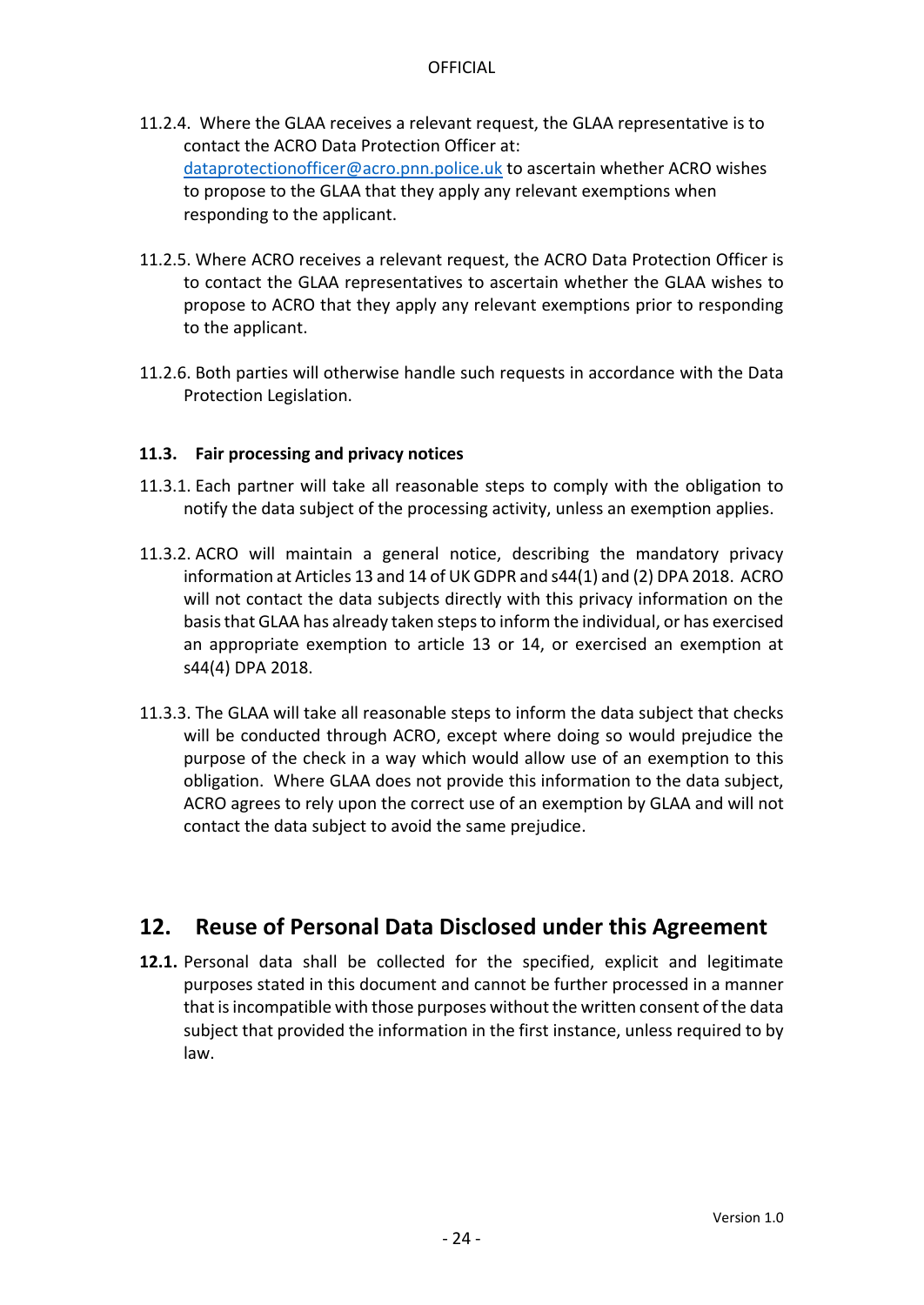## <span id="page-24-0"></span>**13. Roles and responsibilities**

#### <span id="page-24-1"></span>**13.1. Single point of contact**

- 13.1.1. ACRO and the GLAA will designate Single Points of Contact (SPOC) who will work together to jointly solve problems relating to the sharing of information under this Agreement and act as point of first contact in the event of a suspected breach by either party.
	- ACRO (UK PNC updates): ACRO PNC Services Head of Section [\\*\\*\\*@acro.pnn.police.uk](mailto:***@acro.pnn.police.uk) \*\*\*
	- ACRO (International requests): ACRO International Services Head of Section [\\*\\*\\*@acro.pnn.police.uk](mailto:***@acro.pnn.police.uk) \*\*\*
	- GLAA:

Head of Intelligence [\\*\\*\\*@gla.gov.uk](mailto:***@gla.gov.uk) \*\*\* or \*\*\*

- 13.1.2. Initial contact should be made by email with the subject heading: FAO ACRO/GLAA ISA SPOC Ref no: XXXX
- 13.1.3. The above designated SPOCs will have joint responsibility of resolving all day to day operating issues and initiating the escalation process set out if/when necessary.

#### <span id="page-24-2"></span>**13.2. Escalation**

- 13.2.1. In the event that the nominated SPOC cannot agree on a course of action or either party appears not to have met the terms and conditions of this Agreement, the matter should initially be referred jointly to the following:
	- ACRO (UK PNC enquiries and updates): ACRO National Services Deputy Manager [\\*\\*\\*@acro.pnn.police.uk](mailto:***@acro.pnn.police.uk) \*\*\*
	- ACRO (International requests) ACRO International Services Deputy Manager [\\*\\*\\*@acro.pnn.police.uk](mailto:***@acro.pnn.police.uk) \*\*\*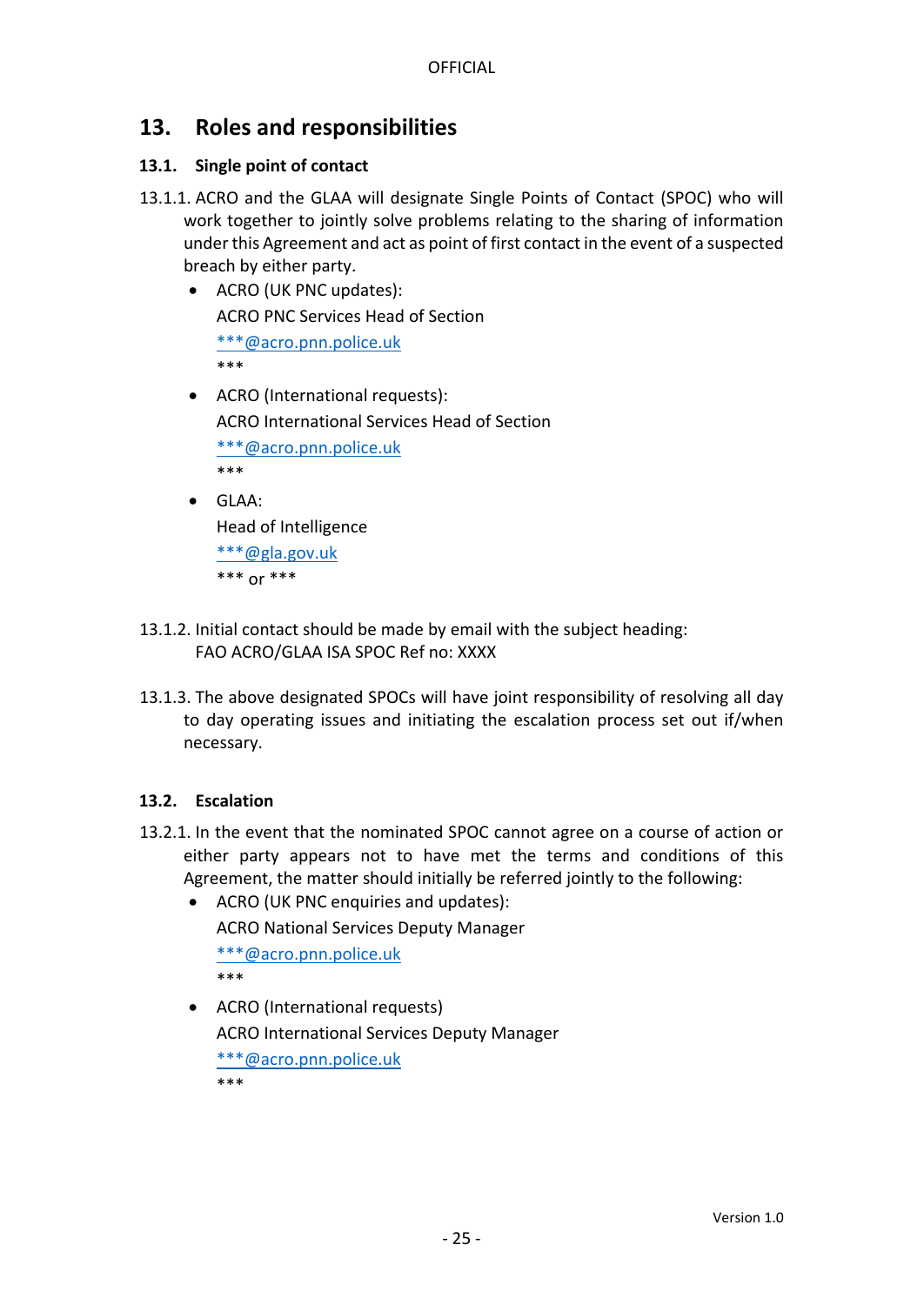- ACRO (Information Sharing Agreement) ACRO Information Management [\\*\\*\\*@acro.pnn.police.uk](mailto:***@acro.pnn.police.uk) \*\*\*
- GLAA: Head of Intelligence [\\*\\*\\*@gla.gov.uk](mailto:***@gla.gov.uk) \*\*\* or \*\*\*
- 13.2.2. Both ACRO and the GLAA SPOCs have a responsibility to create a file in which relevant information and decisions can be recorded. The file should include details of the data accessed and notes of any correspondence, meeting attended, or phone calls made or received relating to this Agreement.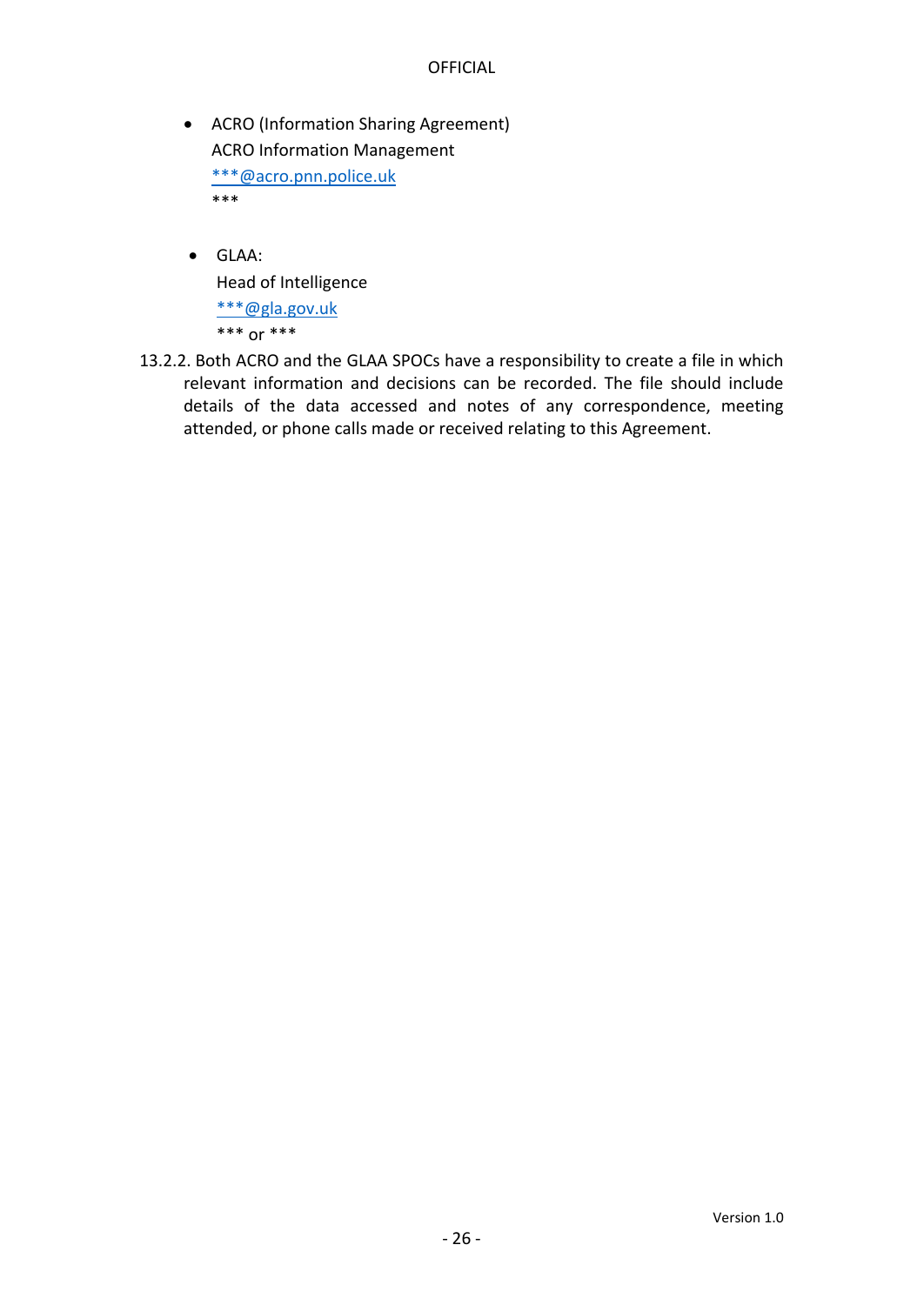### <span id="page-26-0"></span>**14. Charges**

#### <span id="page-26-1"></span>**14.1. Price and Rates**

14.1.1. The GLAA shall pay ACRO for the provision of services set out in this Agreement and in line with the "Letter of Charges" provided to GLAA separately and are reviewed annually.

#### <span id="page-26-2"></span>**14.2. Invoices**

- 14.2.1. Invoices shall contain the following information:
	- Purchase Order Number
	- The Agreement Reference Number
	- The period the service charge refers to
	- All applicable service charges
	- The name and address of both Parties (ACRO and GLAA)
- 14.2.2. The Purchase Order Number is to be provided by the GLAA for the appropriate financial year to ensure payment of invoices can be made. If a Purchase Order Number is not in hand prior to receiving enquiries ACRO reserves the right to suspend the processing of services covered under this Agreement until one has been provided.
- 14.2.3. The GLAA shall pay all monies owed to ACRO within a period of 30 days from receipt of the original invoice unless the amount shown on the invoice is disputed by the GLAA.
- 14.2.4. If the GLAA is in default of this condition, ACRO reserves the right to withdraw the service by advising in writing.

### <span id="page-26-3"></span>**15. Review**

#### <span id="page-26-4"></span>**15.1. Frequency**

15.1.1. This ISA will be reviewed six months after implementation and annually thereafter.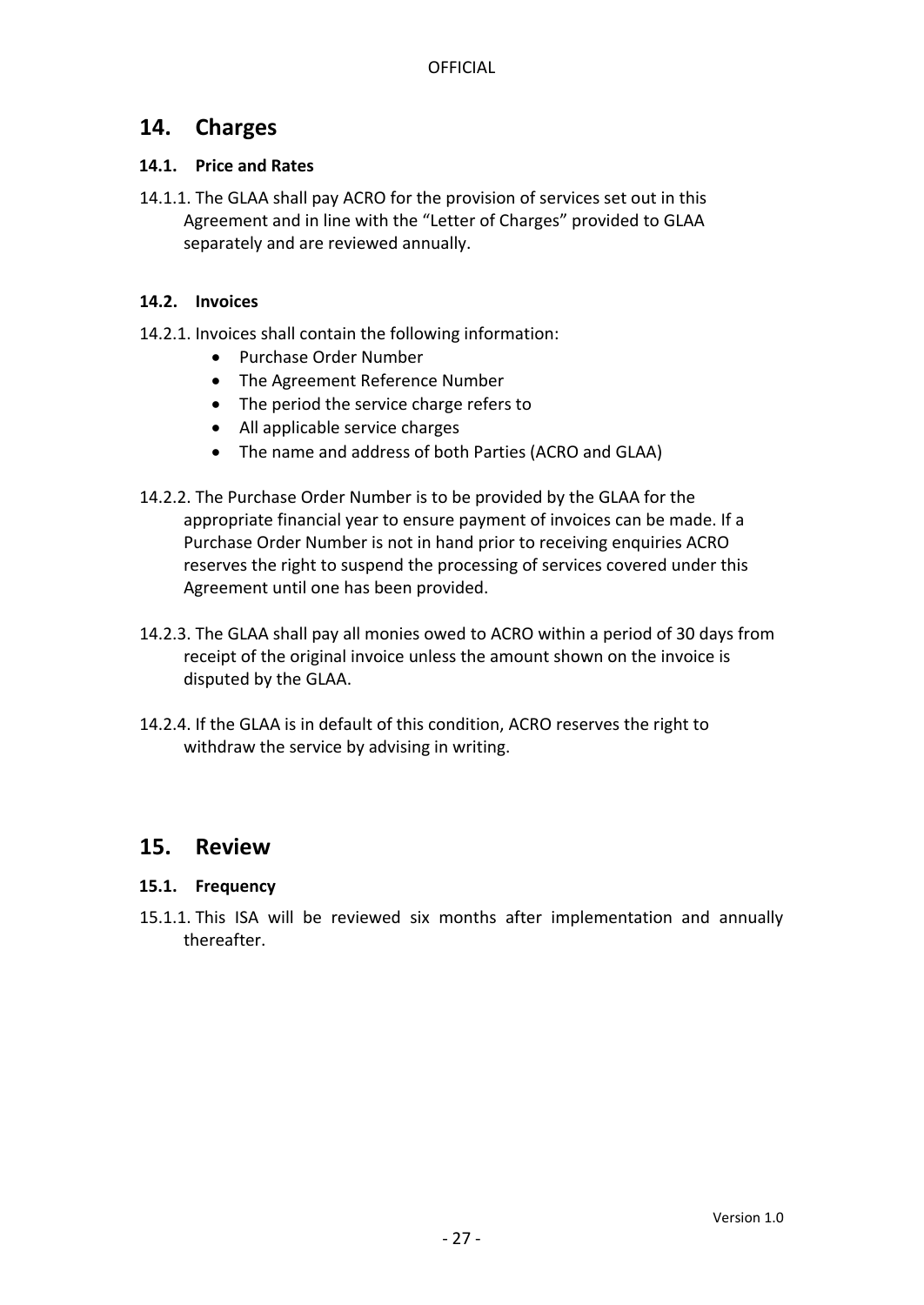# <span id="page-27-0"></span>**16. Warranties and Indemnities**

#### <span id="page-27-1"></span>**16.1. Warranties**

16.1.1. Each party warrants and undertakes that it will:

- Process the Shared Personal Data in compliance with all applicable laws, enactments, regulations, orders, standards and other similar instruments that apply to its personal data processing operations;
- In particular, use all reasonable efforts to ensure the accuracy of any Personal Data shared;
- Publish or otherwise make available on request a copy of this, unless the Clause contains confidentiality information;
- Respond within a reasonable time and as far as reasonably possible to enquiries from the relevant Supervisory Authority in relation to the Shared Personal Data;
- Respond to Subject Access Requests in accordance with the Data Protection Legislation;
- Where applicable, pay their own appropriate fees with all relevant Supervisory Authorities to process all Shared Personal Data for the Agreed Purpose; and
- Take all appropriate steps to ensure compliance with the security measures set out in Clause 8.2.2 above.

#### <span id="page-27-2"></span>**16.2. Indemnity**

- 16.2.1. The parties undertake to indemnify each other and hold each other harmless from any cost, charge, damages, expense or loss which they cause each other as a result of their breach of any of the provisions of this Agreement, except to the extent that any such liability is excluded under Clause 16.3.2.
- 16.2.2. Indemnification hereunder is contingent upon:
	- The party to be indemnified (the **indemnified party**) promptly notifying the other party (the **indemnifying party**) of a claim,
	- The indemnifying party having sole control of the defence and settlement of any such claim, and
	- The indemnified party providing reasonable co-operation and assistance to the indemnifying party in defence of such claim.

#### <span id="page-27-3"></span>**16.3. Limitation of liability**

- 16.3.1. Neither party excludes or limits liability to the other party for:
	- **•** Fraud or fraudulent misrepresentation;
	- Death or personal injury caused by negligence;
	- A breach of any obligations implied by section 12 of the Sale of Goods Act 1979 or section 2 of the Supply of Goods and Services Act 1982; or
	- Any matter for which it would be unlawful for the parties to exclude liability.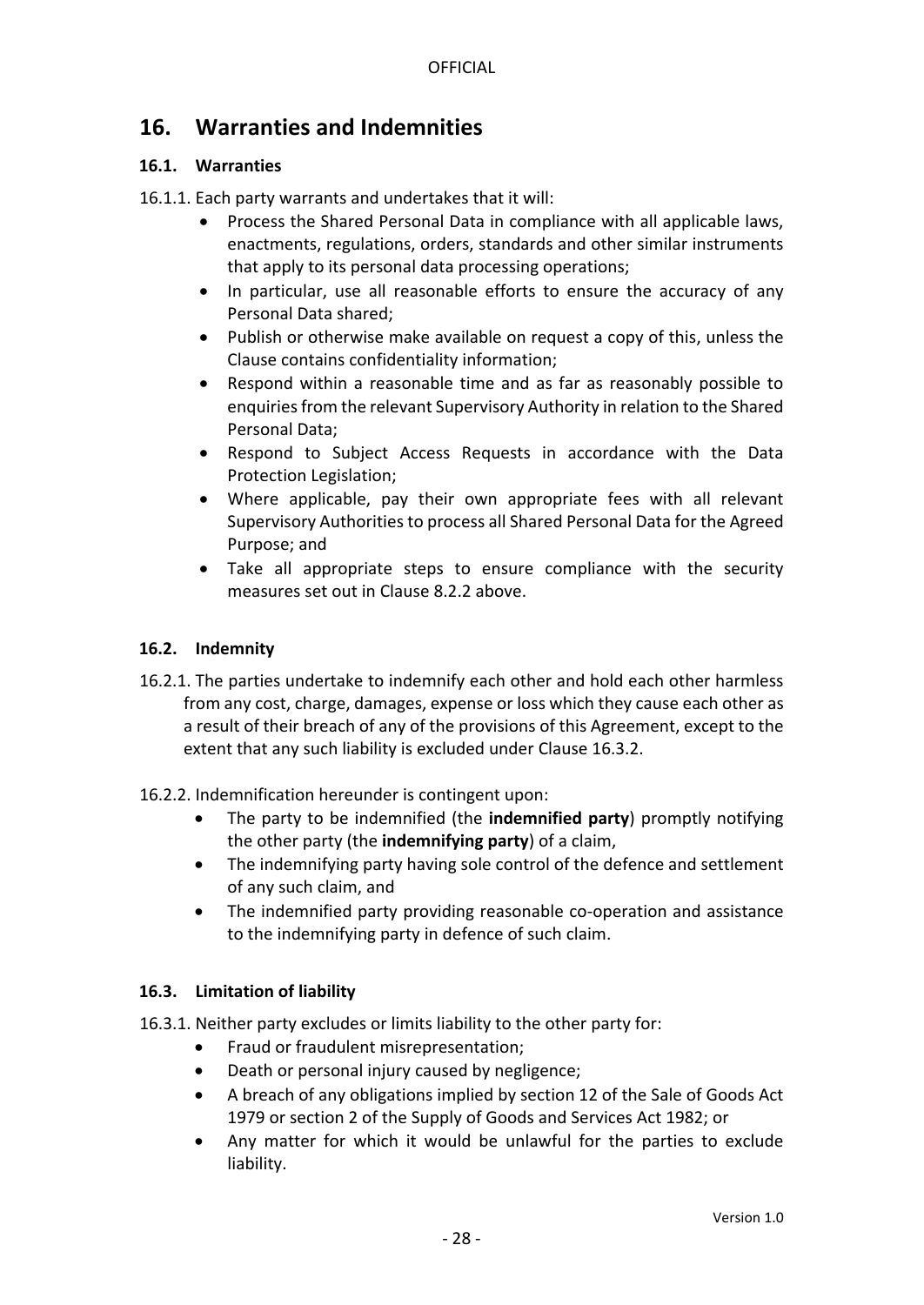- 16.3.2. Subject to clause 16.3.1, neither party shall in any circumstances be liable whether in contract, tort (including for negligence and breach of statutory duty howsoever arising), misrepresentation (whether innocent or negligent), restitution or otherwise, for:
	- Any loss (whether direct or indirect) of profits, business, business opportunities, revenue, turnover, reputation or goodwill;
	- Loss (whether direct or indirect) of anticipated savings or wasted expenditure (including management time); or
	- Any loss or liability (whether direct or indirect) under or in relation to any contract.

16.3.3. Clause 16.3.2 shall not prevent claims, for:

- Direct financial loss that are not excluded under any of the categories set out in clause 16.3.2(a); or
- Tangible property or physical damage.

### <span id="page-28-0"></span>**17. Variation**

**17.1.** No variation of this Agreement shall be effective unless it is in writing and signed by the parties (or their authorised representatives).

#### <span id="page-28-1"></span>**18. Waiver**

**18.1.** No failure or delay by a party to exercise any right or remedy provided under this Agreement or by law shall constitute a waiver of that or any other right or remedy, nor shall it prevent or restrict the further exercise of that or any other right or remedy. No single or partial exercise of such right or remedy shall prevent or restrict the further exercise of that or any other right or remedy.

#### <span id="page-28-2"></span>**19. Severance**

- <span id="page-28-3"></span>**19.1.** If any provision or part-provision of this Agreement is or becomes invalid, illegal or unenforceable, it shall be deemed deleted, but that shall not affect the validity and enforceability of the rest of this Agreement.
- **19.2.** If any provision or part-provision of this Agreement is deemed deleted under clause [19.1,](#page-28-3) the parties shall negotiate in good faith to agree a replacement provision that, to the greatest extent possible, achieves the intended commercial result of the original provision.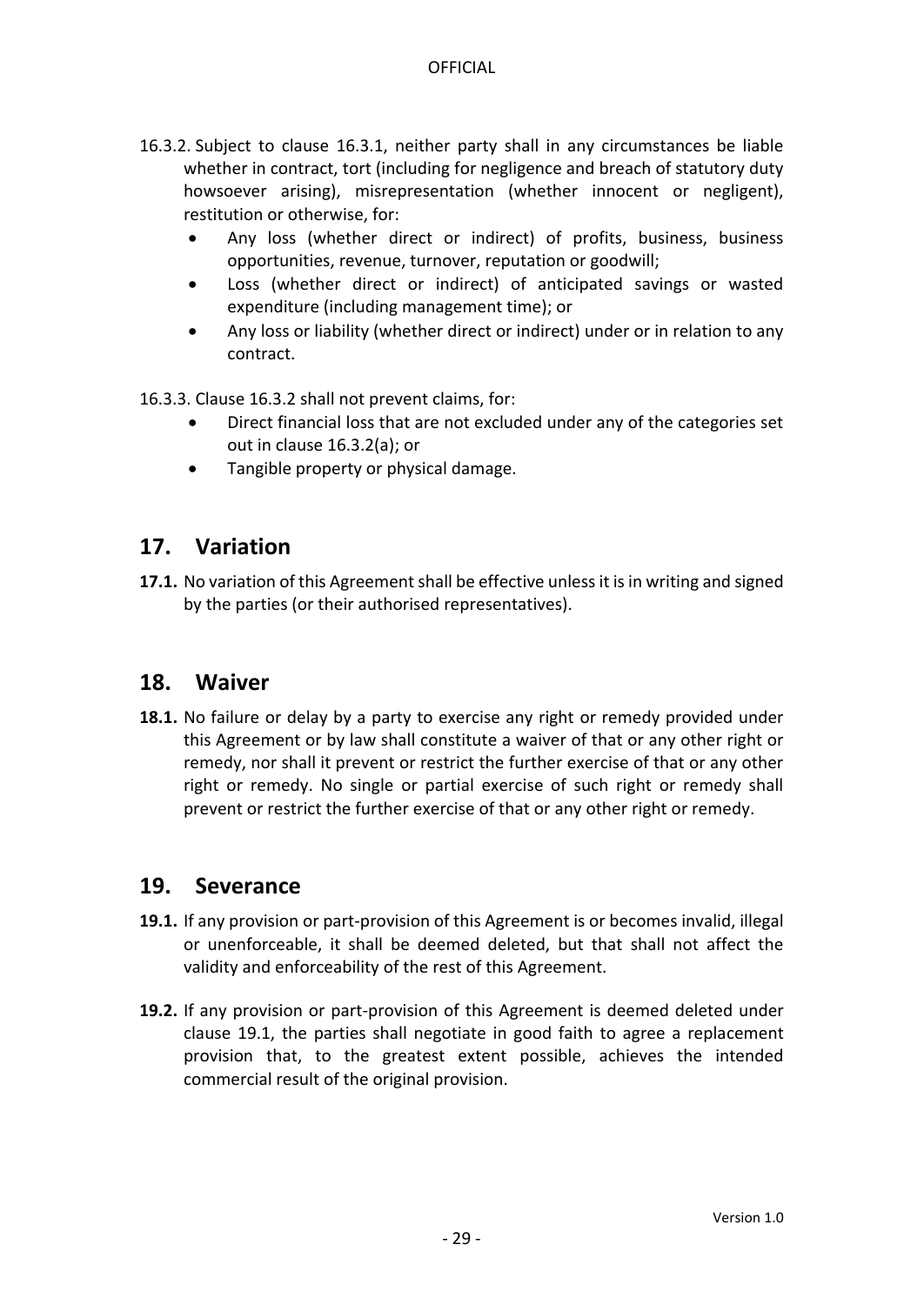## <span id="page-29-0"></span>**20. Changes to the applicable law**

**20.1.** If during the Term the Data Protection Legislation change in a way that the Agreement is no longer adequate for the purpose of governing lawful data sharing exercises, the Parties agree that the SPOCs will negotiate in good faith to review the Agreement in the light of the new legislation.

## <span id="page-29-1"></span>**21. No partnership or agency**

**21.1.** Nothing in this Agreement is intended to, or shall be deemed to, establish any partnership or joint venture between any of the parties, constitute any party the agent of another party, or authorise any party to make or enter into any commitments for or on behalf of any other party. Each party confirms it is acting on its own behalf and not for the benefit of any other person.

## <span id="page-29-2"></span>**22. Rights and remedies**

**22.1.** The rights and remedies provided under this Agreement are in addition to, and not exclusive of, any rights or remedies provided by law.

# <span id="page-29-3"></span>**23. Notice**

- **23.1.** Any notice given to a party under or in connection with this Agreement shall be in writing, addressed to the SPOC and shall be:
	- Delivered by hand or by pre-paid first-class post or other next working day delivery service at its principal place of business; or
	- Sent by email to the SPOC.
- **23.2.** Any notice shall be deemed to have been received:
	- If delivered by hand, on signature of a delivery receipt; and
	- If sent by pre-paid first-class post or other next working day delivery service, at 9.00 am on the second business day after posting or at the time recorded by the delivery service; and
	- **If sent by fax or email, at the time of transmission, or if this time falls outside** business hours in the place of receipt, when business hours resume.
- **23.3.** In this clause, 24 business hours means 9:00 am to 5:00 pm Monday to Friday on a day that is not a public holiday in the place of receipt, and 'business day' shall be construed accordingly.
- **23.4.** This clause does not apply to the service of any proceedings or other documents in any legal action or, where applicable, any arbitration or other method of dispute resolution.